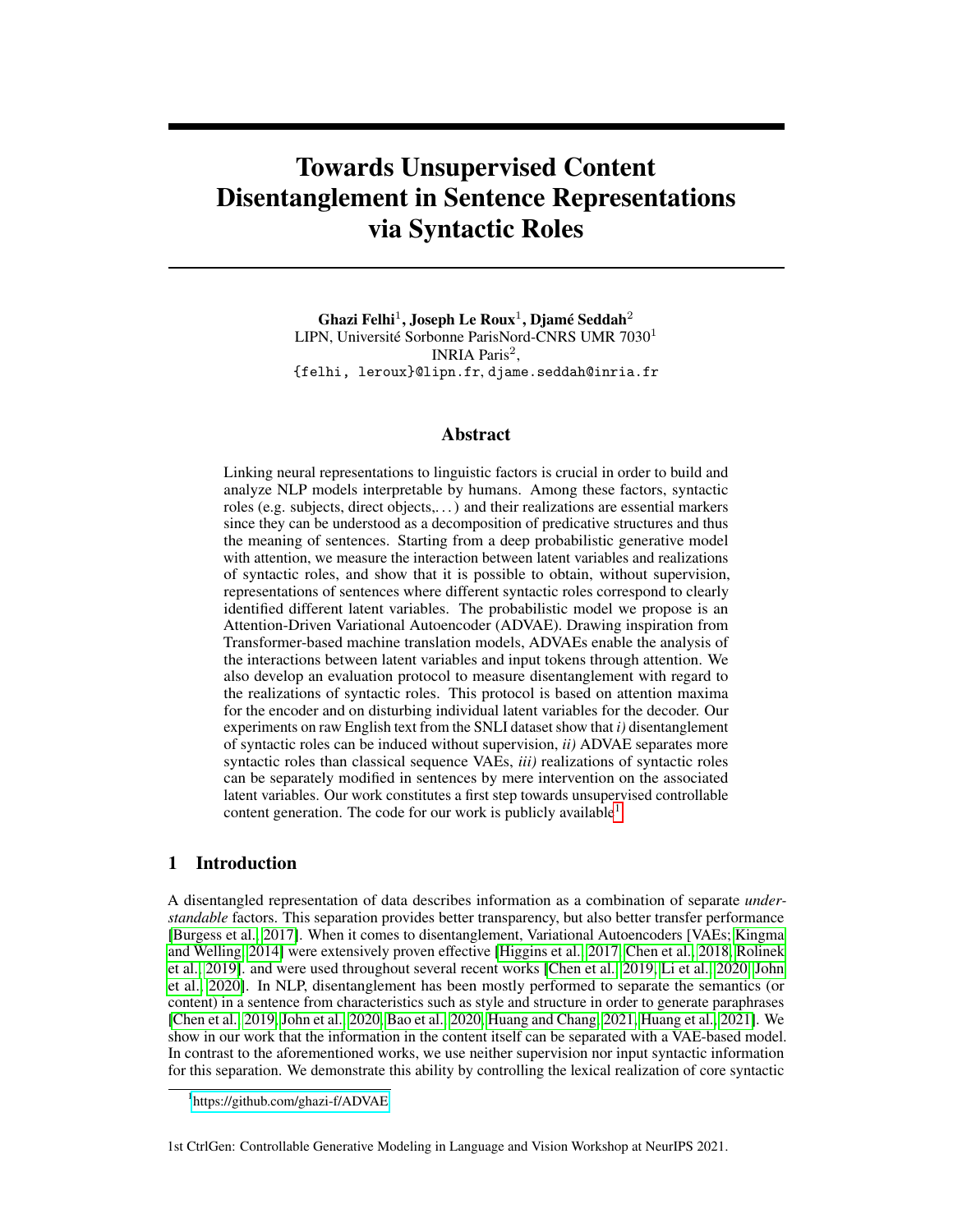roles. For example, the subject in a sentence can be encoded separately and controlled to generate the same sentence with another subject. Our framework includes a model and an evaluation protocol aimed at measuring the disentanglement of syntactic roles.

The model we introduce is an Attention-Driven VAE (ADVAE), which we train on the SNLI raw English text dataset [\[Schmidt et al., 2020\]](#page-11-1). It draws its inspiration from attention-based machine translation models [\[Bahdanau et al., 2015,](#page-8-3) [Luong et al., 2015\]](#page-11-2). Such models translate sentences between languages with different underlying structures, and can be inspected to show a coherent alignment between spans from both languages. Our ADVAE uses Transformers [\[Vaswani et al., 2017\]](#page-11-3), an attention-based architecture, to map sentences from a language to independent latent variables, then map these variables back to the same sentences. Although our model is generic, our work focuses on the alignment of syntactic roles with latent variables.

Evaluating disentanglement with regard to spans is challenging. After training the model and only for evaluation, we use linguistic information (from an off-the-shelf dependency parser) to first extract syntactic roles from sentences, and then study their relation to latent variables. To study this relation on the ADVAE decoder, we repeatedly *i)* generate a sentence from a sampled latent vector *ii)* perturb this latent vector at a specific location *iii)* generate a sentence from this new vector and observe the difference. On the encoder side, we study the attention values to see whether each latent variable is focused on a particular syntactic role in input sentences. The latter procedure is only possible through the way our ADVAE uses attention to produce latent variables. To the best of our knowledge, we are the first to use this transparency mechanism in a latent variable model.

We first justify our focus on syntactic roles in  $\S$ 2, then we go over our contribution, which is threefold: *i)* We introduce the ADVAE, a model that is designed for *unsupervised* disentanglement of syntactic roles, and that enables analyzing the interaction between latent variables and observations through the values of attention ([§3\)](#page-2-0), *ii)* We design an experimental protocol for the challenging assessment of disentanglement over realizations of syntactic roles, based on perturbations on the decoder side and attention on the encoder side ([§4\)](#page-3-0), *iii)* Our empirical results show that our architecture disentangles more syntactic roles than standard sequence VAEs, and that it is capable of controlling realizations of syntactic roles separately during generation ([§5\)](#page-5-0).

<span id="page-1-1"></span>

### <span id="page-1-0"></span>2 Syntactic Roles and Dependency Parsing

Figure 1: A sentence and its syntactic roles. The correspondence between syntactic roles and elements of the predicative structure is highlighted with colors.

We present in Figure [1](#page-1-1) an example sentence with its dependency parse<sup>[2](#page-1-2)</sup>, its Part-of-Speech (PoS) tags, and a flat predicative structure with PropBank-like semantic roles [\[Palmer et al., 2005\]](#page-11-4). Dependency parsing yields a tree, where edges are labeled with syntactic roles (or relations or functions) such as *nominal subject* (*nsubj*). The lexical realizations of these syntactic functions are textual spans and correspond to syntactic constituents. For instance, the lexical realization of the *direct object* (*dobj*) of the verb *holds* in this sentence is the span *his nice guitar*, with *guitar* as head. In short, the spans corresponding to subtrees consist of tokens that are more dependent of each other than of the rest of the sentence. As a consequence, and because a disentanglement model seeks independent

<span id="page-1-2"></span><sup>&</sup>lt;sup>2</sup>Following the ClearNLP constituent to dependency conversion, close to Stanford Dependencies [de Marn](#page-9-3)[effe and Manning](#page-9-3) [\[2008\]](#page-9-3). See [https://github.com/clir/clearnlp-guidelines/blob/master/md/](https://github.com/clir/clearnlp-guidelines/blob/master/md/components/dependency_conversion.md) [components/dependency\\_conversion.md](https://github.com/clir/clearnlp-guidelines/blob/master/md/components/dependency_conversion.md).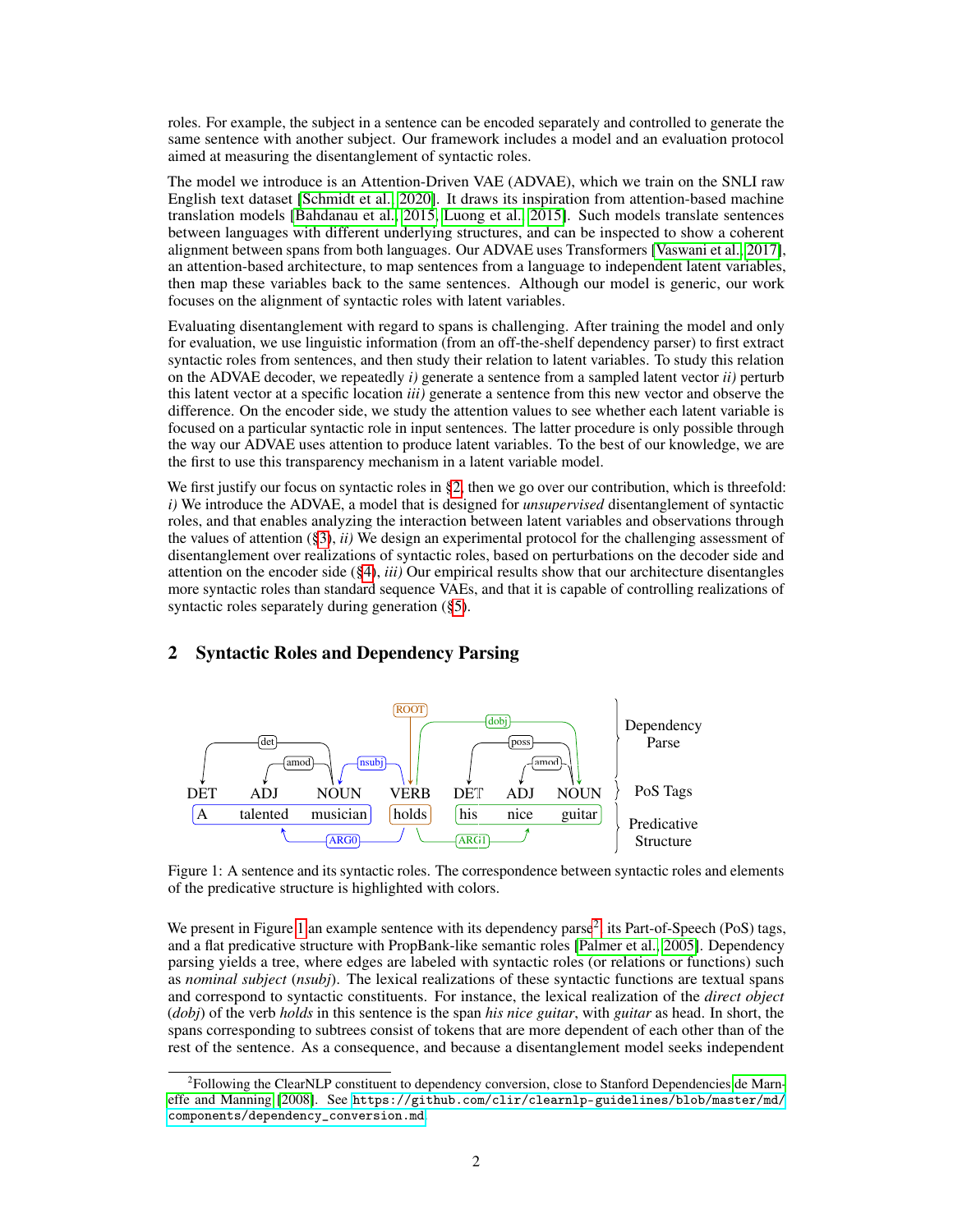substructures in the data, we expect such a model to converge to representations that display separation in realizations of frequent syntactic roles.

In our work, we focus on nominal subjects, verbal roots of sentences, and direct or prepositional objects. These are *core* (as opposed to *oblique*; see [Nivre et al.](#page-11-5) [\[2016\]](#page-11-5) for details on the distinction) syntactic roles, since they directly relate to the predicative structure. In fact in most cases, as illustrated in Figure [1,](#page-1-1) the verbal root of a sentence is its main predicate, the nominal subject its agent (*ARG0*) and the direct or prepositional object its patient (*ARG1*).

### <span id="page-2-0"></span>3 Model Description

The usual method to obtain sentence representations from Transformer models uses only a Transformer encoder either by taking an average of the token representations or by using the representation of a special token (*e.g* [SEP] in BERT[\[Devlin et al., 2019\]](#page-9-4)). Our model, the ADVAE, is novel in that it uses latent variables as a *target* for Machine Translation (MT) Transformers (an encoder and a decoder) to produce sentence representations. In the following sections, we explain the motivation for such a design  $(\S 3.1)$ , we present the objective we use  $(\S 3.2)$ , and we describe and justify the architectural changes that it requires compared to an MT Transformer ([§3.3\)](#page-3-2). The parallel between our model and MT Transformers is illustrated in Figure [2.](#page-2-2)

<span id="page-2-2"></span>

Figure 2: A Transformer-based translation model (a), our encoder  $q_{\phi}$  (b) and our decoder  $p_{\theta}$  (c). In (b) we highlight in blue the difference between our inference model and a source-to-target translation model, while in (c) we highlight the difference with regard to a target-to-source translation model. The input at the bottom right for the Transformer Decoders in (a) and (c) is the series of previous words for autoregressive generation. We stress that our model encodes from a language, and decodes back to the same language.

#### <span id="page-2-1"></span>3.1 The Intuition Behind our Model

Consider  $s = (s_j)_{1 \leq j \leq N_s}$  and  $t = (t_j)_{1 \leq j \leq N_t}$ , two series of tokens forming respectively a sentence in a source language and a sentence in a target language. Given s, attention-based translation models are capable of yielding  $t$  while also providing information about the alignment between the groups of tokens (of different sizes) in both sentences [\[Bahdanau et al., 2015,](#page-8-3) [Luong et al., 2015\]](#page-11-2)). This evidence suggests that attention-based architectures are capable of factoring information from groups of words according to a source structure, and redistributing it according to a target structure.

The aim of our design is to use, as a target, a set of  $N_Z$  *independent* latent variables that will act as fixed placeholders for the information in sentences. We stress that  $N_Z$  is fixed and independent of the input sentence size  $N<sub>s</sub>$ . Combining Transformers, an attention-based MT model, and the VAE framework for disentanglement, our ADVAE is intended to factor information from independent groups of words into separate latent variables.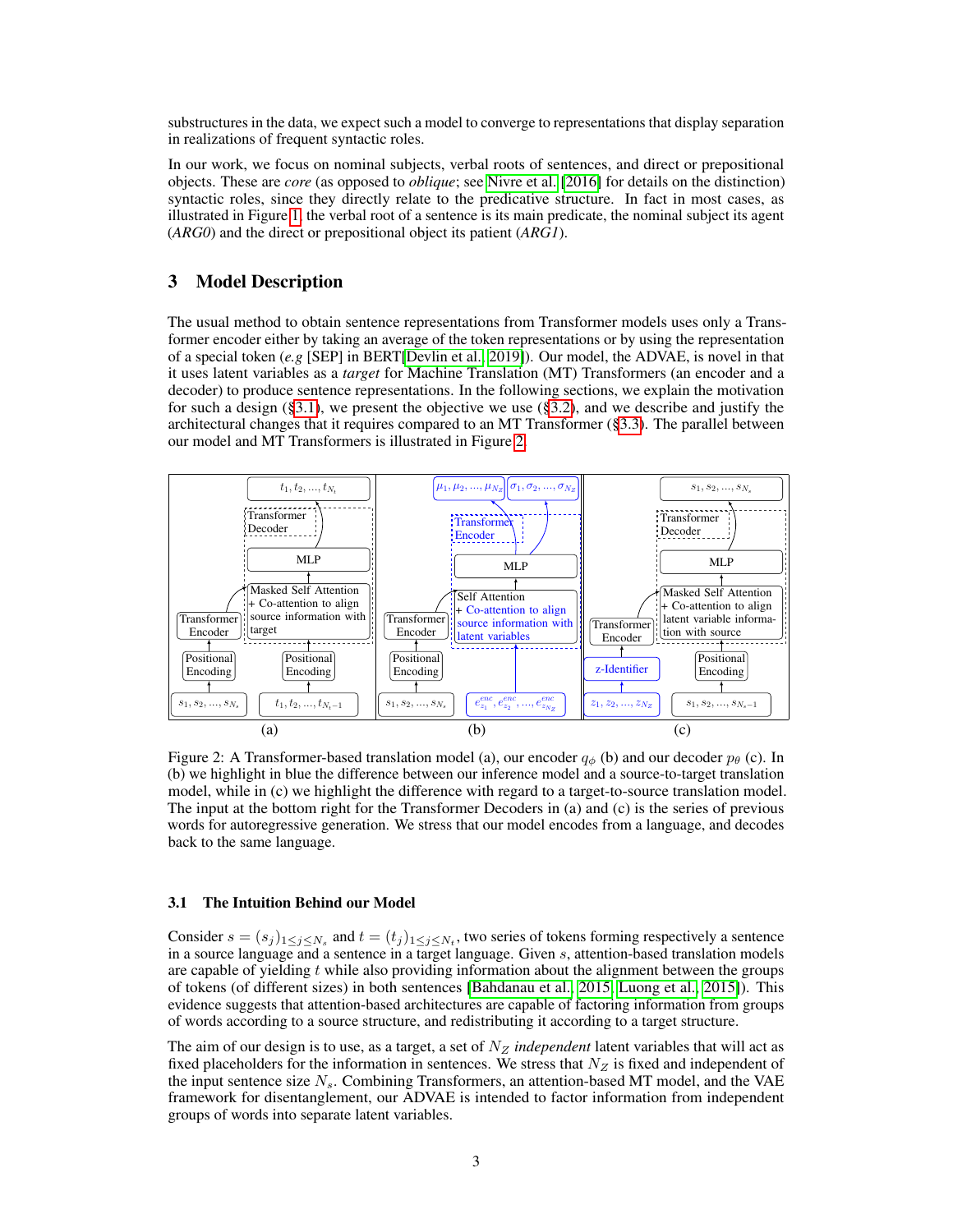#### <span id="page-3-1"></span>3.2 Optimization Objective

We train our ADVAE using the  $\beta$ -VAE [\[Higgins et al., 2017\]](#page-9-0) objective, which is the Evidence Lower-Bound (ELBo) with a controllable weight on its Kullback-Leibler (KL) term:

<span id="page-3-3"></span>
$$
\log p_{\theta}(s) \geq \mathbb{E}_{(z) \sim q_{\phi}(z|s)} [\log p_{\theta}(s|z)] - \beta \operatorname{KL}[q_{\phi}(z|s)||p(z)] \tag{1}
$$

In Eq. [1,](#page-3-3) s is a sample from our dataset, z is our latent variable and the distributions  $p_{\theta}(s)$  =  $\int p_{\theta}(s|z)p(z)dz$  and  $q_{\phi}(z|s)$  are respectively the generation model (*i.e.* a prior and a decoder) and the inference model (*i.e.* an encoder). We use a standard Gaussian distribution as prior  $p(z)$  and a diagonal Gaussian distribution as the approximate inference distribution  $q_{\phi}(z|s)$ . The weight  $\beta$  is used (as in [Chen et al., 2018,](#page-9-1) [Xu et al., 2020,](#page-12-0) [Li et al., 2020\)](#page-10-1) to control disentanglement, but also to find a balance between the expressiveness of latent variables and the generation quality.

In the following sections, our latent variable z will be described as a set of  $N_Z$  independent latent variables (*i.e.*  $z = (z_i)_{1 \le i \le N_Z}$ ). We will refer to z as the latent *vector*, and to each  $z_i$  as a latent *variable*.

#### <span id="page-3-2"></span>3.3 Model Architecture

**Inference model:** This is the inference model  $q_{\phi}$  (Fig. [2.](#page-2-2)b) for our latent variables  $z = (z_i)_{1 \leq i \leq N_Z}$ . It differs from an MT Transformer in two ways.

First it uses as input a sentence s, and  $N_Z$  learnable vectors  $(e_{z_i}^{enc})_{1 \le i \le N_Z}$  instead of the previous target tokens  $t$  used in translation. We stress that these learnable vectors are input-independent. Second its output is not used to select a token from a vocabulary but rather passed to a linear layer (resp. a linear layer followed by a softplus non-linearity) to yield the mean parameters  $(\mu_i)_{1 \leq i \leq N_Z}$  (resp. the standard deviation parameters  $(\sigma_i)_{1 \leq i \leq N_Z}$ ) to parameterize the diagonal Gaussian distributions  $(q_{\phi}^{(i)}$  $\psi_{\phi}^{(i)}(z_i|s))_{1\leq i\leq N_Z}$ . The Transformer Decoder is therefore replaced in Fig [2.](#page-2-2)b by a Transformer Encoder that uses Co-attention [\[Lu et al., 2019\]](#page-10-4) to factor information from the sentence. The distribution of the whole latent vector is simply the product of Gaussians  $q_{\phi}(z_1, \ldots, z_{N_Z} | s)$  =  $\prod_i^{N_Z} q_\phi^{(i)}$  $\phi^{(i)}(z_i|s).$ 

Generation model: Our generation model (Fig. [2.](#page-2-2)c) consists of an autoregressive decoder  $p_{\theta}(s|z_1,\ldots,z_{N_Z}) = \prod_j^{N_s} p_{\theta}(s_j|s_{ where  $s_{ is the series of tokens preceding$$  $s_i$ , and a prior assuming independent standard Gaussian variables, *i.e.*  $p(z_1, \ldots, z_{N_Z}) = \prod_i^{N_Z} p(z_i)$ .

Each latent variable  $z_i$  is concatenated with a an associated learnable vector  $e_{z_i}^{dec}$  (*z-Identifier* in Fig. [2.](#page-2-2)c) instead of going through positional encoding. From there on, the latent variables are used like source tokens in a MT Transformer.

### <span id="page-3-0"></span>4 Evaluation Protocol

In order to quantify disentanglement, we first measure the interaction between latent variables and syntactic roles. To do so, we extract *core* syntactic roles from sentences according to the procedure we describe in [§4.1.](#page-4-0) Subsequently, for the ADVAE decoder, we repeatedly perturb latent variables and measure their influence on the realizations of the syntactic roles in generated sentences ([§4.2\)](#page-4-1). For the ADVAE encoder, we use attention to determine the syntactic role that participates most in producing the value of each latent variable ([§4.3\)](#page-4-2).

Given these metrics, we measure disentanglement taking inspiration from the Mutual Information Gap (MIG; [Chen et al., 2018\)](#page-9-1) in [§4.4.](#page-5-1) MIG consists in measuring the difference between the first and second latent variables with the highest mutual information with regard to a target factor. It is intended to quantify the extent to which a target factor is concentrated in a single variable. This metric assumes knowledge of the underlying distribution of the target information in the dataset.However, there is no straightforward or agreed-upon way to set this distribution for text spans, and therefore to calculate MIG in our case. As a workaround, we use the influence metrics defined in [§4.2](#page-4-1) and [§4.3](#page-4-2) as a replacement for mutual information to quantify disentanglement.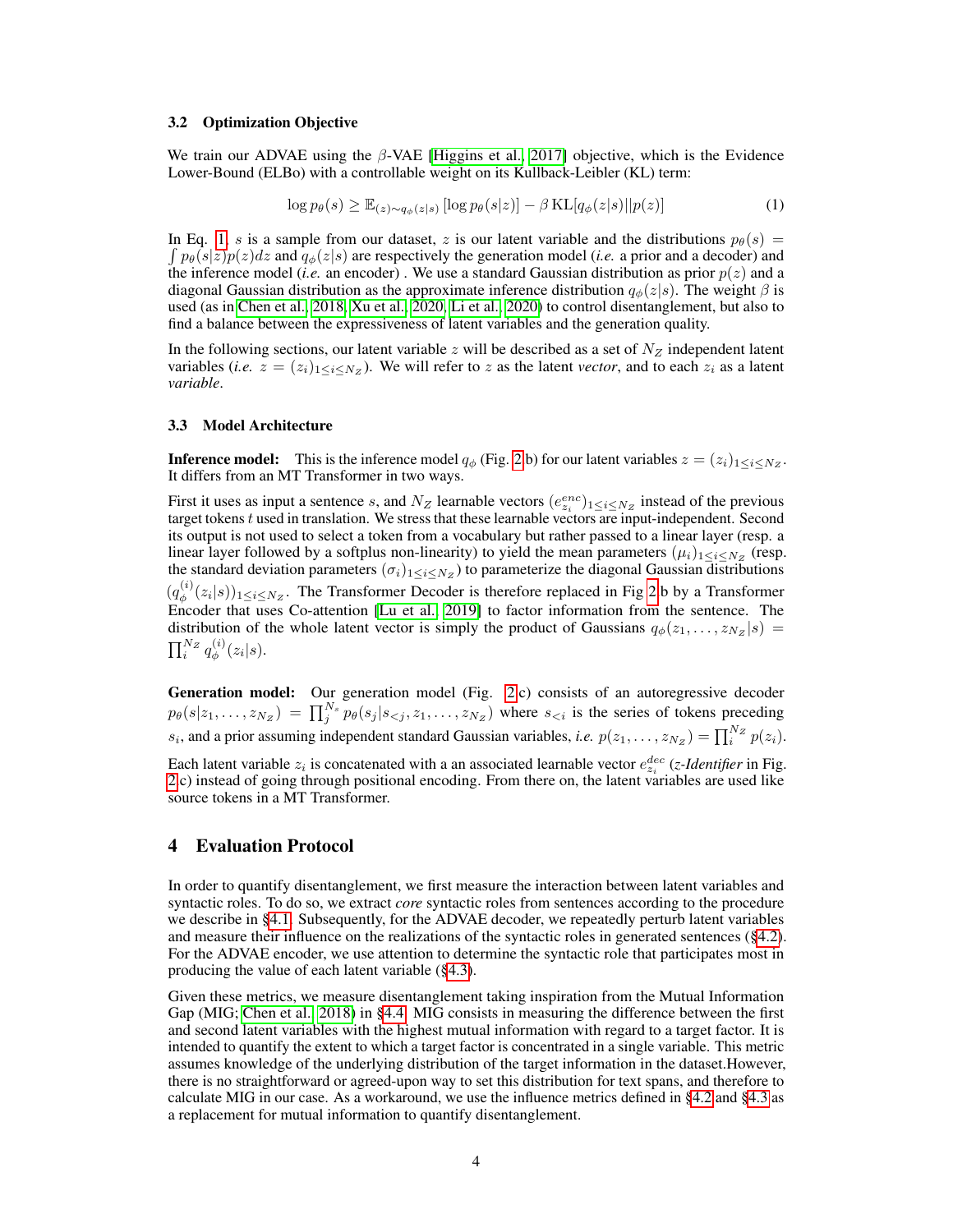#### <span id="page-4-0"></span>4.1 Syntactic role extraction

We use the Spacy<sup>[3](#page-4-3)</sup> dependency parser [\[Honnibal and Montani, 2017\]](#page-9-5) trained on Ontonotes5 [\[Weischedel et al., 2013\]](#page-11-6). For each sentence the realization of *verb* is the root of the dependency tree if its POS tag is *VERB*. Realizations of *subj* (subject), *dobj* (direct object), and *pobj* (prepositional object) are *spans* of subtrees whose roots are labelled resp. *nsubj*, *dobj*, and *pobj*.

In the rare cases where multiple spans answer the requirement for a syntactic role, we take the first one as the subsequent spans are most often part of a subordinate clause. A realization of a syntactic role in  $R = \{verb,sub,subj, dobj, pobj\}$  is empty if no node in the dependency tree satisfies its extraction condition.[4](#page-4-4)

#### <span id="page-4-1"></span>4.2 Latent Variable Influence on Decoder

Intuitively, we repeatedly compare the text generated from a sampled latent vector to the text generated using the same *vector* where only one latent *variable* is resampled. Thus we can isolate the effect of each latent *variable* on output text and gather statistics.

More precisely, we sample  $T^{dec}$  latent *vectors*  $(z^{(l)})_{1 \le l \le T^{dec}} = (z_i^{(l)})_{1 \le l \le T^{dec}, 1 \le i \le N_Z}$ . Then for each  $z^l$ , and for each i we create an altered version  $\tilde{z}^{(li)} = (\tilde{z}_{i'}^{(li)})$  $\binom{u}{i'}$ <sub>1 $\leq i' \leq N_Z$ </sub> where we resample only the *i*<sup>th</sup> latent *variable* (*i.e.*  $\forall i' \neq i$ ,  $\tilde{z}_{i'}^{(li)}$  $z_i^{(li)} = z_{i'}^{(l)}$  $\binom{u}{i'}$ .

Generating the corresponding sentences<sup>[5](#page-4-5)</sup> with  $p_\theta(s|z)$  yields a list of original sentences  $(s^{(l)})_{1 \leq l \leq T^{dec}}$ , and a matrix of sentences displaying the effect of modifying each latent variable  $(\tilde{s}^{(li)})_{1 \leq l \leq T^{dec}, 1 \leq i \leq N_Z}$ . For each syntactic role  $r \in R$ , we will denote the realization extracted from a sentence s with  $\rho_r(s)$ .

To measure the influence of a variable  $z_i$  on the realization of a syntactic role r, denoted  $\Gamma_{ri}^{dec}$ , we estimate the probability that a change in this latent variable incurs a change in the span corresponding to the syntactic role. We first discard, for the influence on a role r, sentence pairs  $(s^{(l)}, \tilde{s}^{(li)})$  where it appears or disappears, because the presence of a syntactic role is a property of its parent word, (*e.g.* the presence or absence of a *dobj* is controlled by the *transitivity* of the verb) hence not directly connected to the representation of the role r itself. As they are out of the scope of our work, we report measures of these structural changes (diathesis) in Appendix [C,](#page-14-0) and leave their extensive study to future works. We denote the remaining number of samples  $T_{ri}^{dec}$ .

In the following, we use operator  $1\{.\}$ , which is equal to 1 when the boolean expression it contains is true and to 0 when it is false. This process yields a matrix  $\Gamma^{\text{dec}}$  of shape  $(|R|, N_Z)$  which summarizes interactions in the *decoder* between syntactic roles and latent variables:

$$
\Gamma_{ri}^{dec} = \sum_{l=1}^{T_{ri}^{dec}} \frac{\mathbf{1}\{\rho_r(s^{(l)}) \neq \rho_r(\tilde{s}^{(li)})\}}{T_{ri}^{dec}} \tag{2}
$$

#### <span id="page-4-2"></span>4.3 Encoder Influence on Latent Variables

We compute this on a held out set of size  $T^{enc}$  of sentences  $(s_j^{(l)})_{1 \le l \le T^{enc}, 1 \le j \le N_{s}(l)}$ . Each sentence  $s^{(l)}$  of size  $N_{s^{(l)}}$  generates an attention matrix  $(a_{ij}^{(l)})_{1 \le i \le N_Z, 1 \le j \le N_{s^{(l)}}}$ . Attention values are available in the Transformer Encoder with co-attention computing the inference model<sup>[6](#page-4-6)</sup>, and quantify the degree to which each latent variable embedding  $e_{z_i}^{enc}$  draws information from each token  $s_j$  to form the value of  $z_i$ .

<span id="page-4-3"></span> $^3$ [https://spacy.io/models/en#en\\_core\\_web\\_sm](https://spacy.io/models/en#en_core_web_sm)

<span id="page-4-5"></span><span id="page-4-4"></span><sup>4</sup>Examples of syntactic role extractions can be found in Appendix [D.](#page-15-0)

<sup>5</sup>Throughout this work, we use greedy sampling (sampling the maximum-probability word at each step), for all generated sentences.

<span id="page-4-6"></span><sup>6</sup> For simplicity, attention values are averaged over attention heads and transformer layers. This also allows drawing conclusions with regard to the tendency of the whole attention network, and not just particular specialized heads as was done in [Clark et al.](#page-9-6) [\[2019\]](#page-9-6). Nevertheless, we display per-layer results in Appendix [J.](#page-20-0)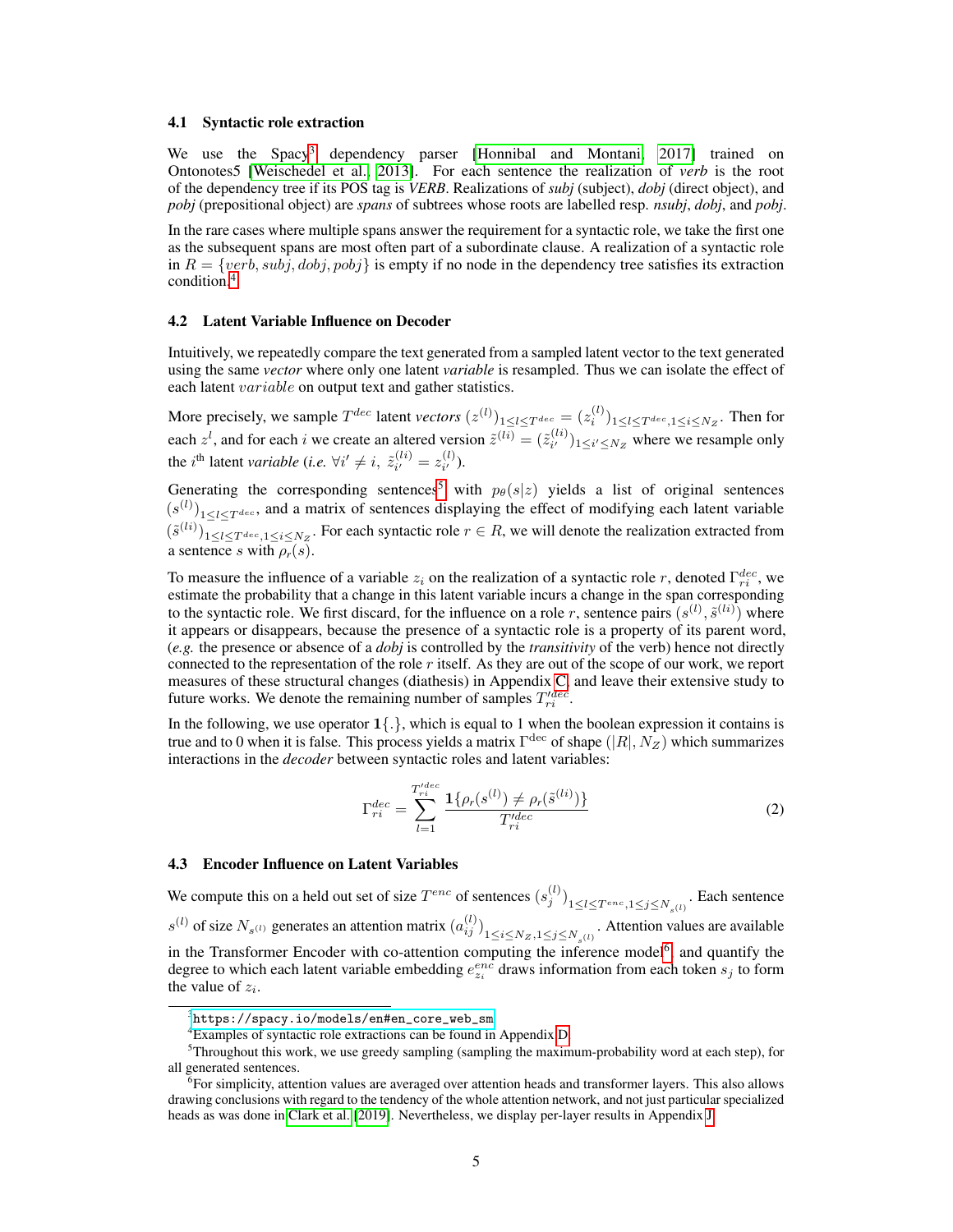For the encoder, we consider the influence of a syntactic role on a latent variable to be the probability for the attention values of the latent variable to reach their maximum on the index of a token in that syntactic role's realization. The indices of tokens belonging to a syntactic role r in a sentence  $s^{(l)}$  are denoted  $\arg_r(s^{(l)})$ . For each syntactic role r and sentence  $s^{(l)}$ , we discard inputs where this syntactic role cannot be found, and denote the remaining number of samples  $T_r^{lenc}$ . The resulting measure of influence of syntactic role r on variable  $z_i$  is denoted  $\Gamma_{ri}^{enc}$ . The whole process yields matrix  $\Gamma_{\text{enc}}$  of shape  $(|R|, N_Z)$  which summarizes interactions in the *encoder* between syntactic roles and latent variables:

$$
\Gamma_{ri}^{enc} = \sum_{l=1}^{T_r^{enc}} \frac{\mathbf{1}\{\text{argmax}(a_{ij}^{(l)}) \in \text{arg}_r(s^{(l)})\}}{T_r^{enc}}
$$
(3)

#### <span id="page-5-1"></span>4.4 Disentanglement Metrics

For  $\Gamma^*$  (either  $\Gamma^{\text{dec}}$  or  $\Gamma^{\text{enc}}$ ) each line corresponds to a syntactic role in the data. The disentanglement metric for role  $r$  is the following:

$$
\Delta\Gamma_r^* = \Gamma_{rm_1}^* - \Gamma_{rm_2}^*
$$
\n
$$
s.t. \ m_1 = \underset{1 \le i \le N_Z}{\operatorname{argmax}} \Gamma_{ri}^*, \ m_2 = \underset{1 \le i \le N_Z, j \ne m_1}{\operatorname{argmax}} \Gamma_{ri}^*
$$
\n
$$
(4)
$$

We calculate total disentanglement scores for syntactic roles using  $\Gamma^{\text{dec}}$ ,  $\Gamma^{\text{enc}}$  as follows:

<span id="page-5-2"></span>
$$
\mathbb{D}_{dec} = \sum_{r \in R} \Delta \Gamma_r^{enc} , \quad \mathbb{D}_{enc} = \sum_{r \in R} \Delta \Gamma_r^{enc}
$$
 (5)

In summary, the more each syntactic role's information is concentrated in a single variable, the higher the values of  $\mathbb{D}_{dec}$  and  $\mathbb{D}_{enc}$ . However, similar to MIG, these metrics do not say whether variables capturing our concepts of interest are *distinct*. Therefore, we also report the number of distinct variables that capture the most each syntactic role (*i.e* the number of distinct values of  $m_1$  in Eq. [4](#page-5-2) when looping over r). This is referred to as  $N_{\Gamma^{\text{enc}}}$  for the encoder and  $N_{\Gamma^{\text{dec}}}$  for the decoder.

# <span id="page-5-0"></span>5 Experiments

Dataset Previous unsupervised disentanglement works [\[Higgins et al., 2017,](#page-9-0) [Kim and Mnih, 2018,](#page-10-5) [Li et al., 2020\]](#page-10-1) tend to use relatively homogeneous and low complexity data. The data has *low complexity* if it varies along clear factors which correspond to what the model aims to disentangle. Similarly, we use a dataset where samples exhibit low variance in terms of syntactic structure while providing a high diversity of realizations for the syntactic roles composing the sentences, which is an adequate test-bed for unsupervised disentanglement of syntactic roles' realizations. This dataset is the plain English text from the SNLI dataset [\[Bowman et al., 2015\]](#page-8-4) extracted<sup>[7](#page-5-3)</sup> by [Schmidt et al.](#page-11-1) [\[2020\]](#page-11-1). The SNLI data is a collection of premises (on average  $8.92 \pm 2.66$  tokens long) made for Natural Language Inference. We use 90K samples as a training set, 5K samples as a development set, and 5K samples as a test set.

Setup Our objective is to check whether the architecture of our ADVAE, induces better syntactic role disentanglement when compared to standard Sequence VAEs [\[Bowman et al., 2016\]](#page-8-5). This comparison is performed using the same  $\beta$ -VAE objectives, and the decoder disentanglement scores as metrics. Training specifics and hyper-parameter settings are detailed in Appendix [E.](#page-15-1) The latent variables that we vary for the vanilla VAE model during the decoder's evaluation are the monodimensional components of its latent vector. It is easier to pack information about the realizations of multiple syntactic roles into  $D<sub>z</sub>$  dimensions than into a single dimension. Consequently, the single dimensions we study for the vanilla VAE should be at an advantage to separate information into different variables.

Scoring disentanglement on the encoder side will not be possible for the standard VAE as it requires attention values. To establish that our model effectively tracks syntactic roles, we compare it to a

<span id="page-5-3"></span> $^{7}$ <https://github.com/schmiflo/crf-generation/blob/master/generated-text/train>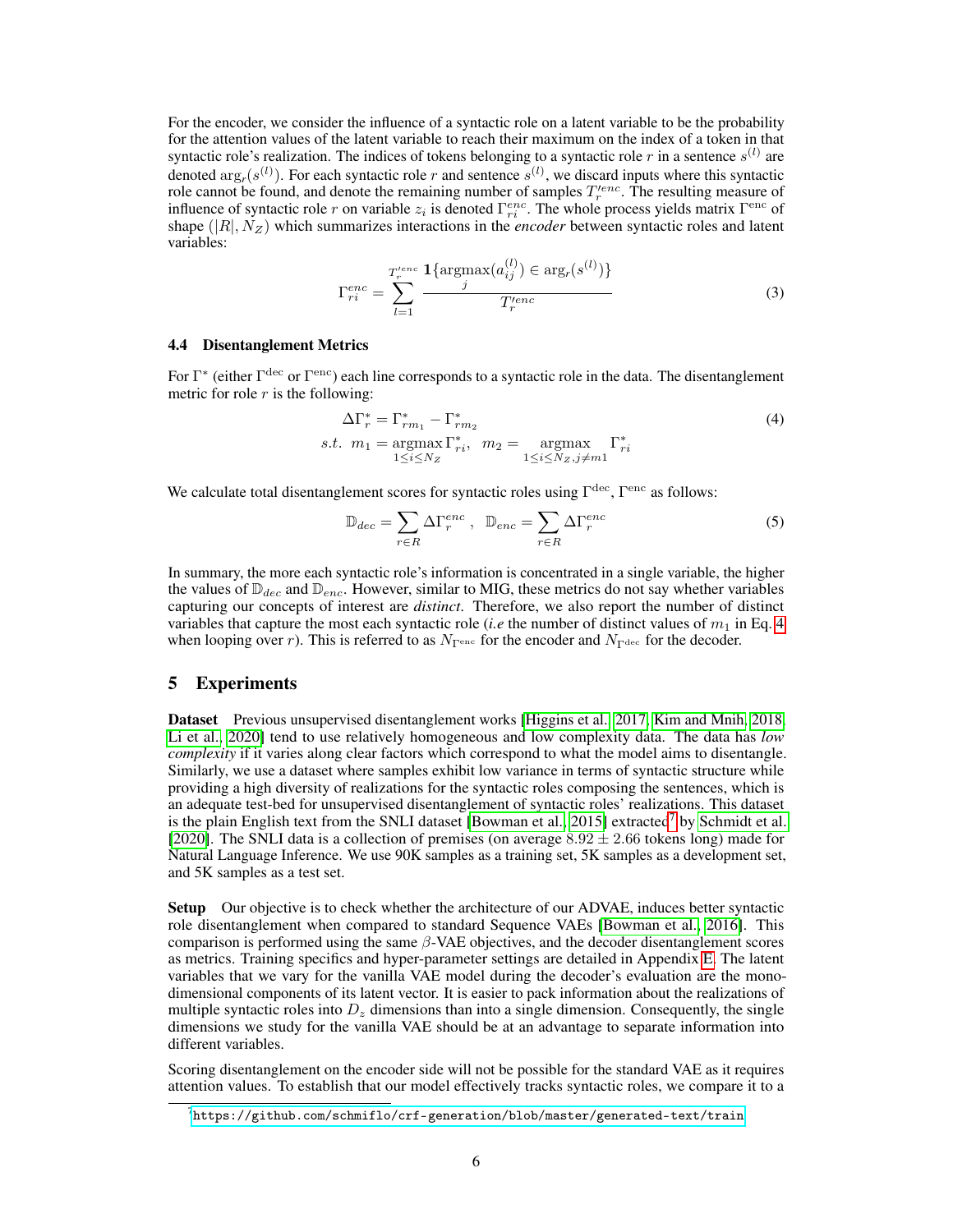baseline that locates each syntactic role through its median position across the dataset. This baseline is fairly strong on a language where word order is rigid ( *i.e* configurational language) such as English. We refer to this Position Baseline as PB.

<span id="page-6-0"></span>The scores are given for different values of  $\beta$  (Eq. [1\)](#page-3-3). Raising  $\beta$  lowers the expressiveness of latent variables, but yields better disentanglement [\[Higgins et al., 2017\]](#page-9-0). Following [Xu et al.](#page-12-0) [\[2020\]](#page-12-0), we set  $\beta$  to low values to avoid posterior collapse. In our case, we observed that the models do not collapse for  $\beta < 0.5$ . Therefore, we display results for  $\beta \in \{0.3, 0.4\}$ . We stop at 0.3 as lower values for  $\beta$ result in poorer generation quality. For our model we report performance for instances with  $N_Z = 4$ (*ours-4*) and  $N_Z = 8$  (*ours-8*).

| Model      |     | $\mathbb{D}_{enc}$ | $N_{\mathrm{Penc}}$ | $\mathbb{D}_{dec}$ | $N_{\Gamma}$ <sub>dec</sub> |
|------------|-----|--------------------|---------------------|--------------------|-----------------------------|
| <b>VAE</b> | 0.3 |                    |                     | 0.60(0.09)         | 2.40(0.55)                  |
|            | 0.4 |                    |                     | 1.28(0.24)         | 1.40(0.55)                  |
| <b>PB</b>  |     | $0.98$ (-          | $3.00(-)$           |                    |                             |
|            | 0.3 | 1.30(0.09)         | 3.00(0.00)          | 0.68(0.22)         | 2.80(0.45)                  |
| ours-4     | 0.4 | 1.46(0.33)         | 3.00(0.00)          | 0.81(0.05)         | 3.00(0.00)                  |
| ours-8     | 0.3 | 1.36(0.13)         | 3.40(0.89)          | 0.60(0.10)         | 3.00(0.00)                  |
|            | 0.4 | 1.44(0.79)         | 3.40(0.55)          | 0.63(0.35)         | 2.80(0.45)                  |

Table 1: Disentanglement quantitative results for the encoder (enc) and the decoder (dec).  $N_{\Gamma}$ indicates the number of separated syntactic roles, and  $D$  measures concentration in a single variable. Values are averaged over 5 experiments. Standard deviation is between parentheses. Best performance in each column is in bold.

<span id="page-6-2"></span>

Figure 3: Encoder influence heatmap ( $\Gamma^{\text{enc}}$ ). Figure 4: Decoder influence heatmap ( $\Gamma^{\text{dec}}$ ).

**Results** The global disentanglement metrics are reported in Table  $1<sup>8</sup>$  $1<sup>8</sup>$  $1<sup>8</sup>$  On the decoder side, the Vanilla VAE exhibits disentanglement scores in the range of those reported for our model for  $\beta = 0.3$ , and higher for  $\beta = 0.4$ . However,  $N_{\text{Tdec}}$  shows that it struggles to factor the realizations of different syntactic roles in different latent variables, and the higher score shown for  $\beta = 0.4$  is accompanied with a lower tendency to separate the information from different syntactic roles. In contrast, our model is consistently able to separate 3 out of 4 syntactic roles, and while a higher  $\beta$  raises its  $\mathbb{D}_{dec}$ , it does not decrease its  $N_{\Gamma^{\text{dec}}}$ . We can also see that a higher  $\beta$  improves decoder disentanglement scores considerably for *ours-4* aand slightly for *ours-8*. As *ours-8* has more latent variables, this may encourage the model to further split the information in each syntactic role between more latent variables. On the encoding side, our models consistently score above the baseline, showing that our latent variables actively follow the syntactic roles.

In Figures [3](#page-6-2) and [4,](#page-6-2) we display the influence matrices  $\Gamma^{\text{enc}}$  and  $\Gamma^{\text{dec}}$  for an instance of our ADVAE with  $N_Z = 4$  as heatmaps. The vertical axes correspond to the latent variables. As can be seen, our model successfully associates latent variables to verbs and subjects, but chooses not to separate direct objects and prepositional objects into different latent variables. Upon further inspection of the same heatmaps for the VAE baseline, it appears that it most often uses a single latent variable for *verb* and *subj*, and another for *dobj* and *pobj*.

<span id="page-6-1"></span><sup>8</sup> Fine-grained scores are given in Appendix [F.](#page-16-0)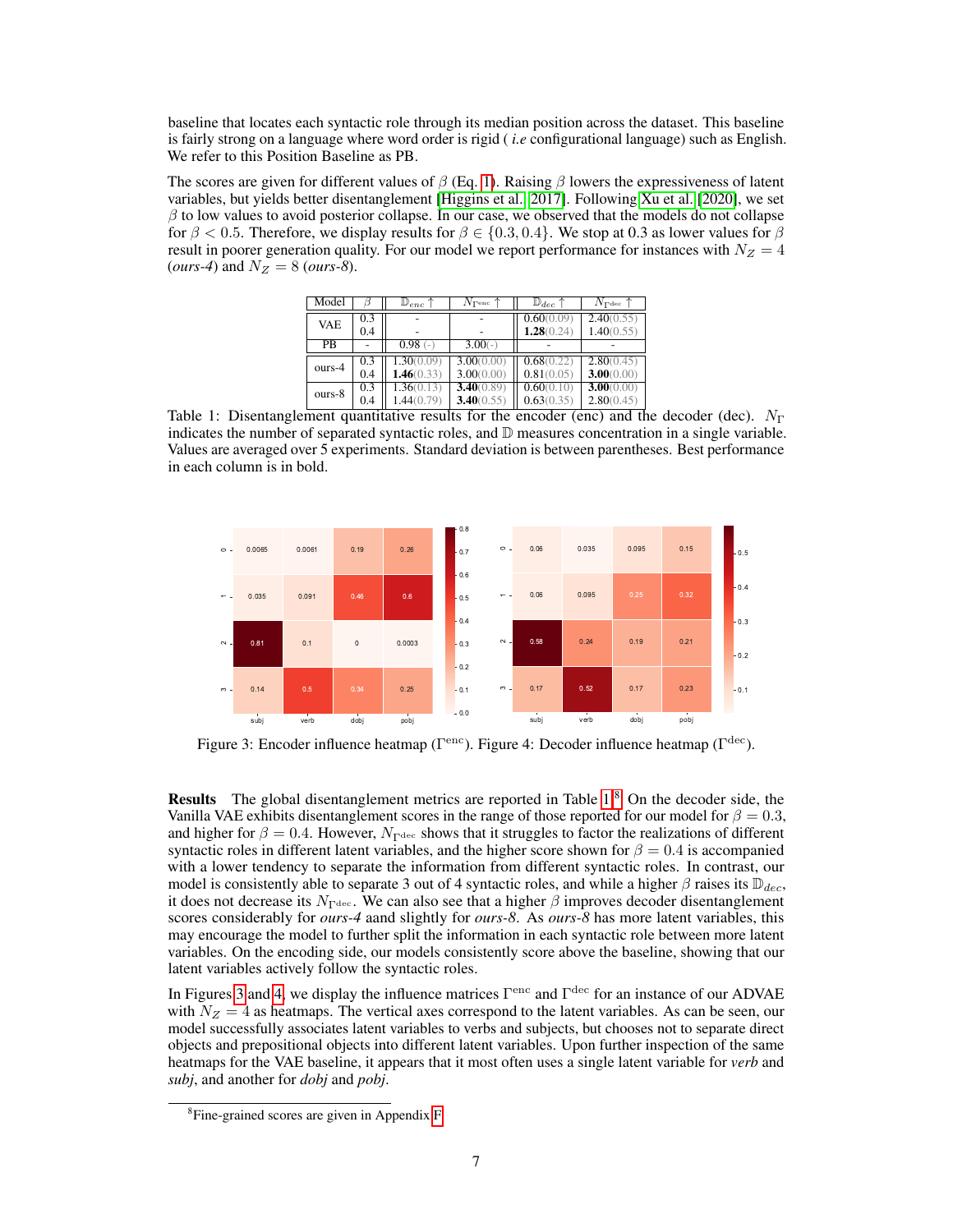One can also notice in Figures [3](#page-6-2) and [4,](#page-6-2) that the encoder matrix is sparser than the decoder matrix (which is consistent with the higher encoder disentanglement scores in Table [1\)](#page-6-0). This is to be expected as the decoder  $p_{\theta}(s|z)$  adapts the realizations of syntactic roles to each other after they are sampled separately from  $p(z)$ . The reason for this is that the language modeling objective requires some coherence between syntactic roles (conjugating verbs with subjects, changing objects that are semantically inadequate for a verb, etc). This *co-adaptation*, contradicts the independence of our latent variables. It is further discussed with Appendix [K,](#page-20-1) where we display qualitative examples of realizations of syntactic roles being changes separately with ADVAEs.

Additional investigations As this is a first step in this research direction, we conducted this study on a dataset of relatively regular sentences. Running similar experiments on a dataset with more complicated and diverse sentence structures such as in Yelp (Appendix [B\)](#page-13-0) results in the same comparative patterns. However, disentanglement scores are much lower. This calls for future iterations to improve upon ADVAE and our evaluation protocol to better model structure in order to scale to User Generated Content (UGC). Our experiments also enabled underlining an inherent issue to syntactic role disentanglement: *co-adaptation*. The independence between our latent variables causes the decoder  $p_{\theta}(s|z)$  to correct the incoherence between independently sampled syntactic role realizations. Using structured latent variables to learn relations between syntactic roles seems to be the natural solution to this problem. An investigation of a hierarchical version of the ADVAE (Appendix [A\)](#page-13-1) showed, however, that a drop-in replacement of the independent prior with a structured prior is not sufficient in order to *absorb* co-adaptation into the latent variable model. Our future works will, therefore, also include the investigation of training techniques that can achieve improved results with structured latent variables.

### 6 Related Works and Discussion

Linguistic information in neural models Accounting for linguistic information provided better inductive bias in the design of neural NLP systems during recent years. For instance, successful attempts at capturing linguistic information with neural models helped improve grammar induction (RNNG; [Dyer et al., 2016\)](#page-9-7), constituency parsing and language modeling (ON-LSTM; [Shen et al.,](#page-11-7) [2019,](#page-11-7) ONLSTM-SYD; [Du et al., 2020\)](#page-9-8), as well as controlled generation (SIVAE; [Zhang et al., 2019\)](#page-12-1). Many ensuing works have also dived into the linguistic capabilities of the resulting models, the types of linguistic annotations that emerge best in them, and syntactic error analyses [\[Hu et al., 2020,](#page-9-9) [Kodner and Gupta, 2020,](#page-10-6) [Marvin and Linzen, 2020,](#page-11-8) [Kulmizev et al., 2020\]](#page-10-7). Based on the Transformer architecture, the self-supervised model BERT [\[Devlin et al., 2019\]](#page-9-4) has also been subject to studies showing that the linguistic information it captures is organized among its layers in a way remarkably close to the way a classical NLP pipeline works [\[Tenney et al., 2020\]](#page-11-9). Furthermore, [\[Clark et al.,](#page-9-6) [2019\]](#page-9-6), showed that many attention heads in BERT specialize in dependency parsing. We refer the reader to [\[Rogers et al., 2020\]](#page-11-10) for an extensive review of Bert-related studies. However, such studies most often rely on structural probes [\[Jawahar et al., 2019,](#page-10-8) [Liu et al., 2019,](#page-10-9) [Hewitt and Manning,](#page-9-10) [2019\]](#page-9-10) to explain representations, probes which are not without issues, as shown by [Pimentel et al.](#page-11-11) [\[2020\]](#page-11-11). In that regard, the generative capabilities and the attention mechanism of our model offer alternatives that do not use probes.

**Disentanglement in NLP** The main line of work in this area revolves around using multitask learning to separate concepts in neural representations (*e.g.* style vs content [\[John et al., 2020\]](#page-10-2), syntax vs semantics [\[Chen et al., 2019,](#page-8-1) [Bao et al., 2020\]](#page-8-2)). Alternatively, [Huang and Chang](#page-10-3) [\[2021\]](#page-10-3) and [Huang](#page-9-2) [et al.](#page-9-2) [\[2021\]](#page-9-2) use syntactic trees *as inputs* to separate syntax from semantics, and generate paraphrases without a paraphrase corpus. Towards less supervision, [Cheng et al.](#page-9-11) [\[2020\]](#page-9-11) only uses style information to separate style from content in representations. Literature on *unsupervised* disentanglement in NLP remains sparse. An example is the work of [Xu et al.](#page-12-0) [\[2020\]](#page-12-0) which improve the latent space of  $\beta$ -VAEs for unsupervised controllable generation conditioned on categorical generative factors (sentiment and topic).

The main novelty in our work is its focus on unsupervised disentanglement of syntactic roles. It also provides an evaluation protocol to score disentanglement with regard to spans. Although we focus on core syntactic roles for their relation to predicative structure, syntactic roles, in general, provide a principled framework for the fine-grained decomposition of meaning in sentences. On that account,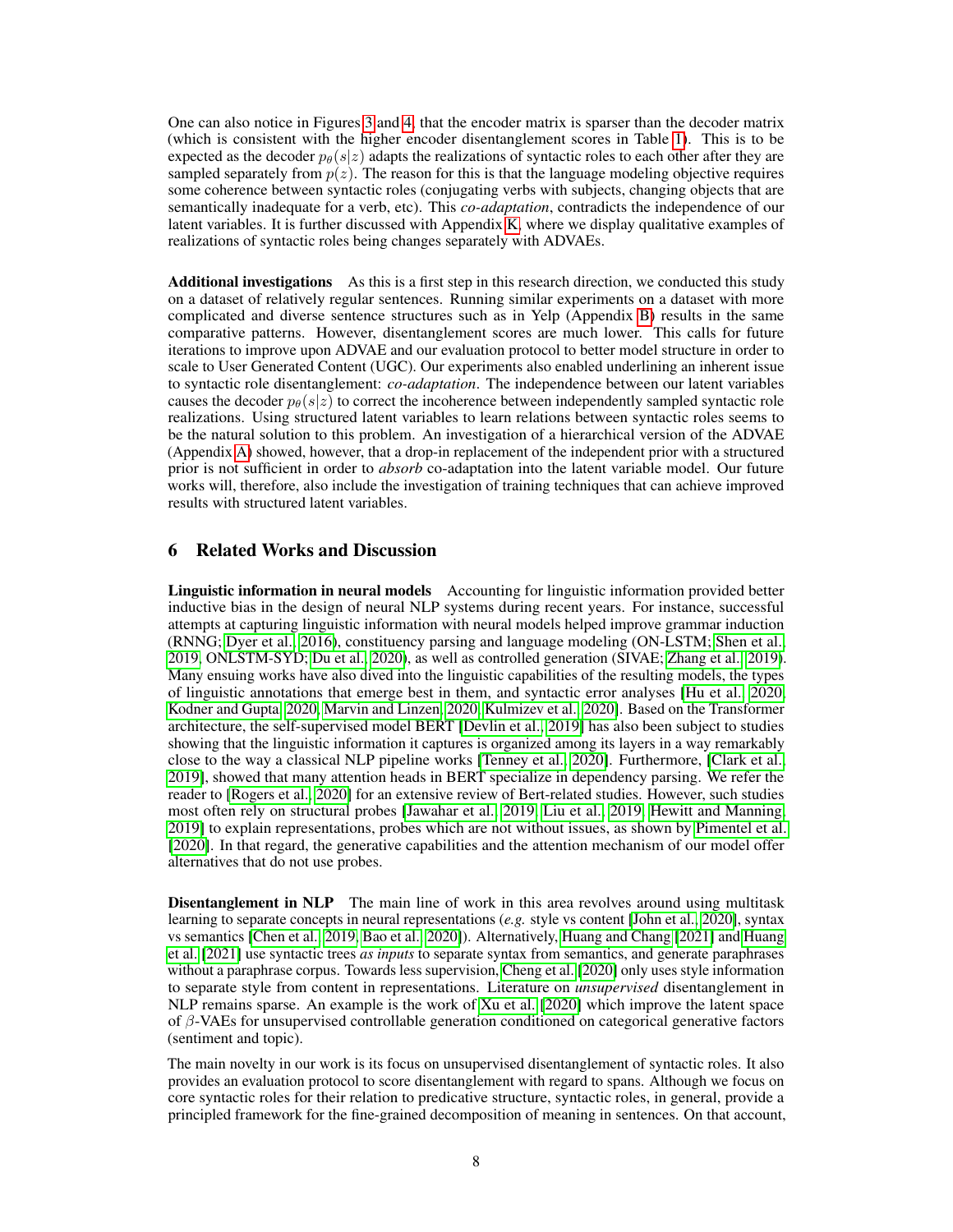future research that takes interest in the finer-grained disentanglement of content may simply study a larger array of syntactic roles $9$  within the same framework.

# 7 Conclusion

We introduce a framework to study the disentanglement of syntactic roles and show that it is possible to learn a representation of sentences that exhibits separation in the realizations of these syntactic functions *without supervision*. Our framework includes: *i)* Our model, the ADVAE, which maps syntactic roles to separate latent variables more often than standard VAEs, and allows for the use of attention to study the interaction between latent variables and spans, *ii)* An evaluation protocol to quantify disentanglement between latent variables and spans both in the encoder and in the decoder.

Our study constitutes a first step in a promising process towards *unsupervised* explainable modeling and fine-grained control over the content of the predicative structure of sentences. Although we focused on syntactic roles realizations, this architecture as well as the evaluation method are generic and could be applied to other tasks provided that the model produces attention values between inputs and latent variables. The architecture could be used at the document level (*e.g.* disentangling discourse relations) or at the word level (*e.g.* disentangling morphological affixations), while the evaluation protocol could be applied to other types of spans such as constituents.

### Acknowledgments

This work is supported by the PARSITI project grant (ANR-16-CE33-0021) given by the French National Research Agency (ANR), the *Laboratoire d'excellence "Empirical Foundations of Linguistics"* (ANR-10-LABX-0083), as well as the ONTORULE project. It was also granted access to the HPC resources of IDRIS under the allocation 20XX-AD011012112 made by GENCI.

### References

- <span id="page-8-3"></span>Dzmitry Bahdanau, Kyung Hyun Cho, and Yoshua Bengio. Neural machine translation by jointly learning to align and translate. *3rd International Conference on Learning Representations, ICLR 2015 - Conference Track Proceedings*, pages 1–15, 2015.
- <span id="page-8-2"></span>Yu Bao, Hao Zhou, Shujian Huang, Lei Li, Lili Mou, Olga Vechtomova, Xinyu Dai, and Jiajun Chen. Generating sentences from disentangled syntactic and semantic spaces. *ACL 2019 - 57th Annual Meeting of the Association for Computational Linguistics, Proceedings of the Conference*, pages 6008–6019, 2020. doi: 10.18653/v1/p19-1602.
- <span id="page-8-4"></span>Samuel R. Bowman, Gabor Angeli, Christopher Potts, and Christopher D. Manning. A large annotated corpus for learning natural language inference. In *Proceedings of the 2015 Conference on Empirical Methods in Natural Language Processing*, pages 632–642, Lisbon, Portugal, September 2015. Association for Computational Linguistics. doi: 10.18653/v1/D15-1075. URL [https:](https://www.aclweb.org/anthology/D15-1075) [//www.aclweb.org/anthology/D15-1075](https://www.aclweb.org/anthology/D15-1075).
- <span id="page-8-5"></span>Samuel R Bowman, Luke Vilnis, Oriol Vinyals, Andrew M Dai, Rafal Jozefowicz, and Samy Bengio. Generating sentences from a continuous space. *CoNLL 2016 - 20th SIGNLL Conference on Computational Natural Language Learning, Proceedings*, pages 10–21, 2016. doi: 10.18653/v1/ k16-1002. URL <http://arxiv.org/abs/1511.06349>.
- <span id="page-8-0"></span>Christopher P Burgess, Irina Higgins, Arka Pal, Loic Matthey, Nick Watters, Guillaume Desjardins, and Alexander Lerchner. Understanding disentangling in-VAE. In *2017 NeurIPS Workshop on Learning Disentangled Representations*, 2017. URL <http://arxiv.org/abs/1804.03599>.
- <span id="page-8-1"></span>Mingda Chen, Qingming Tang, Sam Wiseman, and Kevin Gimpel. A multi-task approach for disentangling syntax and semantics in sentence representations. *NAACL HLT 2019 - 2019 Conference of the North American Chapter of the Association for Computational Linguistics: Human Language Technologies - Proceedings of the Conference*, 1:2453–2464, 2019. doi: 10.18653/v1/n19-1254. URL <http://arxiv.org/abs/1904.01173>.

<span id="page-8-6"></span><sup>&</sup>lt;sup>9</sup>Using our current system, we display results including all syntactic roles in Appendix [G.](#page-16-1)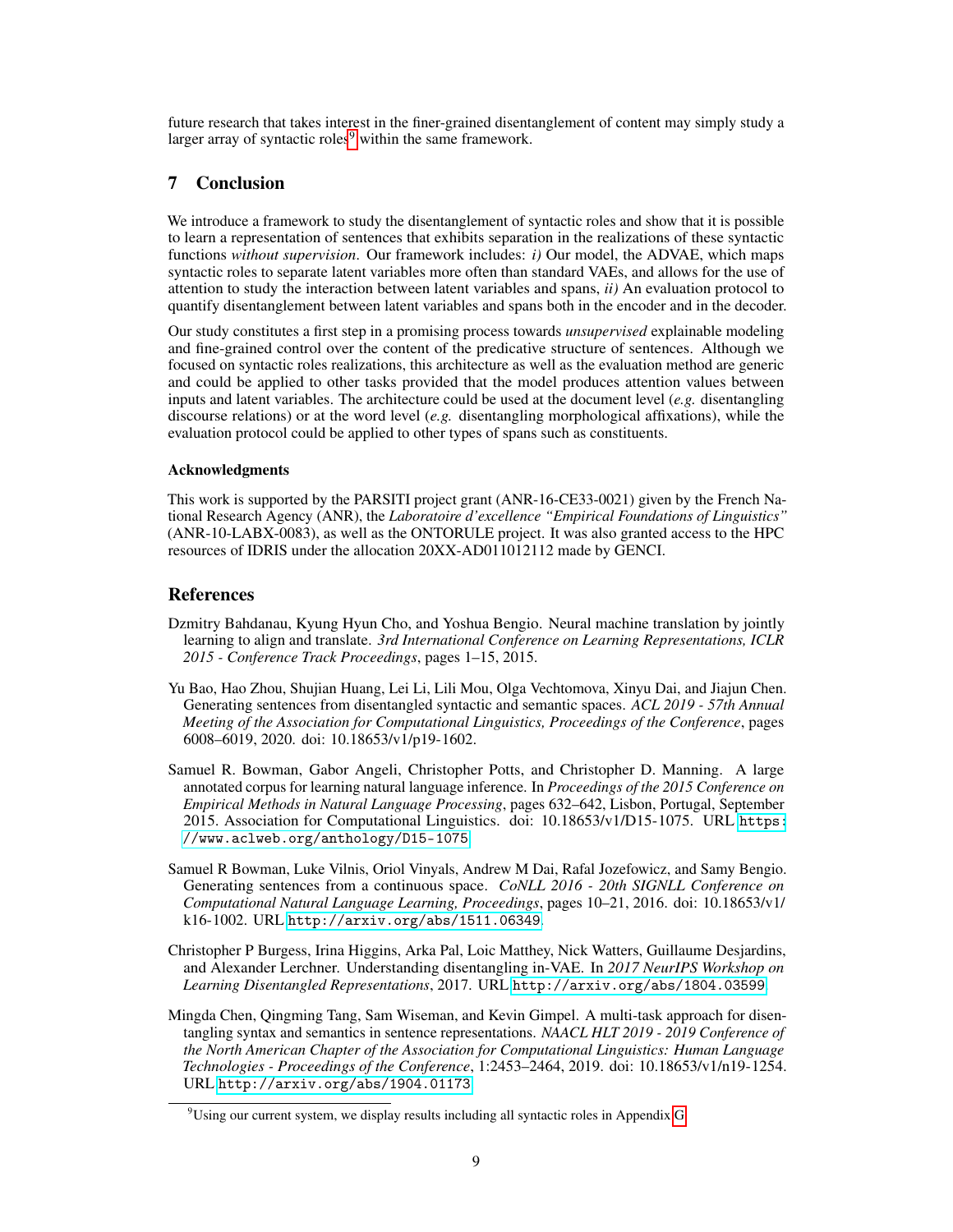- <span id="page-9-1"></span>Tian Qi Chen, Xuechen Li, Roger Grosse, and David Duvenaud. Isolating sources of disentanglement in variational autoencoders. In *6th International Conference on Learning Representations, ICLR 2018 - Workshop Track Proceedings*, 2018.
- <span id="page-9-11"></span>Pengyu Cheng, Martin Renqiang Min, Dinghan Shen, Christopher Malon, Yizhe Zhang, Yitong Li, and Lawrence Carin. Improving Disentangled Text Representation Learning with Information-Theoretic Guidance. In *Proceedings of the 58th Annual Meeting of the Association for Computational Linguistics*, pages 7530–7541, 2020. doi: 10.18653/v1/2020.acl-main.673.
- <span id="page-9-6"></span>Kevin Clark, Urvashi Khandelwal, Omer Levy, and Christopher D Manning. What Does BERT Look at? An Analysis of BERT's Attention. In *BlackBoxNLP@ACL*, 2019. doi: 10.18653/v1/w19-4828. URL <http://arxiv.org/abs/1906.04341>.
- <span id="page-9-3"></span>Marie-Catherine de Marneffe and Christopher D. Manning. The Stanford typed dependencies representation. In *Coling 2008: Proceedings of the workshop on Cross-Framework and Cross-Domain Parser Evaluation*, pages 1–8, Manchester, UK, August 2008. Coling 2008 Organizing Committee. URL <https://aclanthology.org/W08-1301>.
- <span id="page-9-12"></span>Marie-Catherine De Marneffe and Christopher D Manning. Stanford typed dependencies manual. Technical report, Technical report, Stanford University, 2008.
- <span id="page-9-4"></span>Jacob Devlin, Ming Wei Chang, Kenton Lee, and Kristina Toutanova. BERT: Pre-training of deep bidirectional transformers for language understanding. *NAACL HLT 2019 - 2019 Conference of the North American Chapter of the Association for Computational Linguistics: Human Language Technologies - Proceedings of the Conference*, 1:4171–4186, 2019. ISSN 0140-525X. doi: arXiv:1811.03600v2. URL <http://arxiv.org/abs/1810.04805>.
- <span id="page-9-8"></span>Wenyu Du, Zhouhan Lin, Yikang Shen, Timothy J O'Donnell, Yoshua Bengio, and Yue Zhang. Exploiting Syntactic Structure for Better Language Modeling: A Syntactic Distance Approach. In *Proceedings of the 58th Annual Meeting of the Association for Computational Linguistics*, page 6611–6628, 2020. doi: 10.18653/v1/2020.acl-main.591. URL [https://www.aclweb.org/](https://www.aclweb.org/anthology/2020.acl-main.591/) [anthology/2020.acl-main.591/](https://www.aclweb.org/anthology/2020.acl-main.591/).
- <span id="page-9-7"></span>Chris Dyer, Adhiguna Kuncoro, Miguel Ballesteros, and Noah A Smith. Recurrent neural network grammars. *2016 Conference of the North American Chapter of the Association for Computational Linguistics: Human Language Technologies, NAACL HLT 2016 - Proceedings of the Conference*, pages 199–209, 2016. doi: 10.18653/v1/n16-1024.
- <span id="page-9-10"></span>John Hewitt and Christopher D. Manning. A structural probe for finding syntax in word representations. In *Proceedings of the 2019 Conference of the North American Chapter of the Association for Computational Linguistics: Human Language Technologies, Volume 1 (Long and Short Papers)*, pages 4129–4138, Minneapolis, Minnesota, June 2019. Association for Computational Linguistics. doi: 10.18653/v1/N19-1419. URL <https://aclanthology.org/N19-1419>.
- <span id="page-9-0"></span>Irina Higgins, Loic Matthey, Arka Pal, Christopher Burgess, Xavier Glorot, Matthew Botvinick, Shakir Mohamed, and Alexander Lerchner. B-VAE: Learning basic visual concepts with a constrained variational framework. *5th International Conference on Learning Representations, ICLR 2017 - Conference Track Proceedings*, pages 1–22, 2017.
- <span id="page-9-5"></span>Matthew Honnibal and Ines Montani. spaCy 2: Natural language understanding with Bloom embeddings, convolutional neural networks and incremental parsing. To appear, 2017.
- <span id="page-9-9"></span>Jennifer Hu, Jon Gauthier, Peng Qian, Ethan Wilcox, and Roger P Levy. A Systematic assessment of syntactic generalization in neural language models. In *Proceedings of the 58th Annual Meeting of the Association for Computational Linguistics*, pages 1725–1744, 2020. doi: 10.18653/v1/2020. acl-main.158. URL <https://www.aclweb.org/anthology/2020.acl-main.158>.
- <span id="page-9-2"></span>James Y. Huang, Kuan-Hao Huang, and Kai-Wei Chang. Disentangling semantics and syntax in sentence embeddings with pre-trained language models. In *Proceedings of the 2021 Conference of the North American Chapter of the Association for Computational Linguistics: Human Language Technologies*, pages 1372–1379, Online, June 2021. Association for Computational Linguistics. doi: 10.18653/v1/2021.naacl-main.108. URL [https://aclanthology.org/2021.](https://aclanthology.org/2021.naacl-main.108) [naacl-main.108](https://aclanthology.org/2021.naacl-main.108).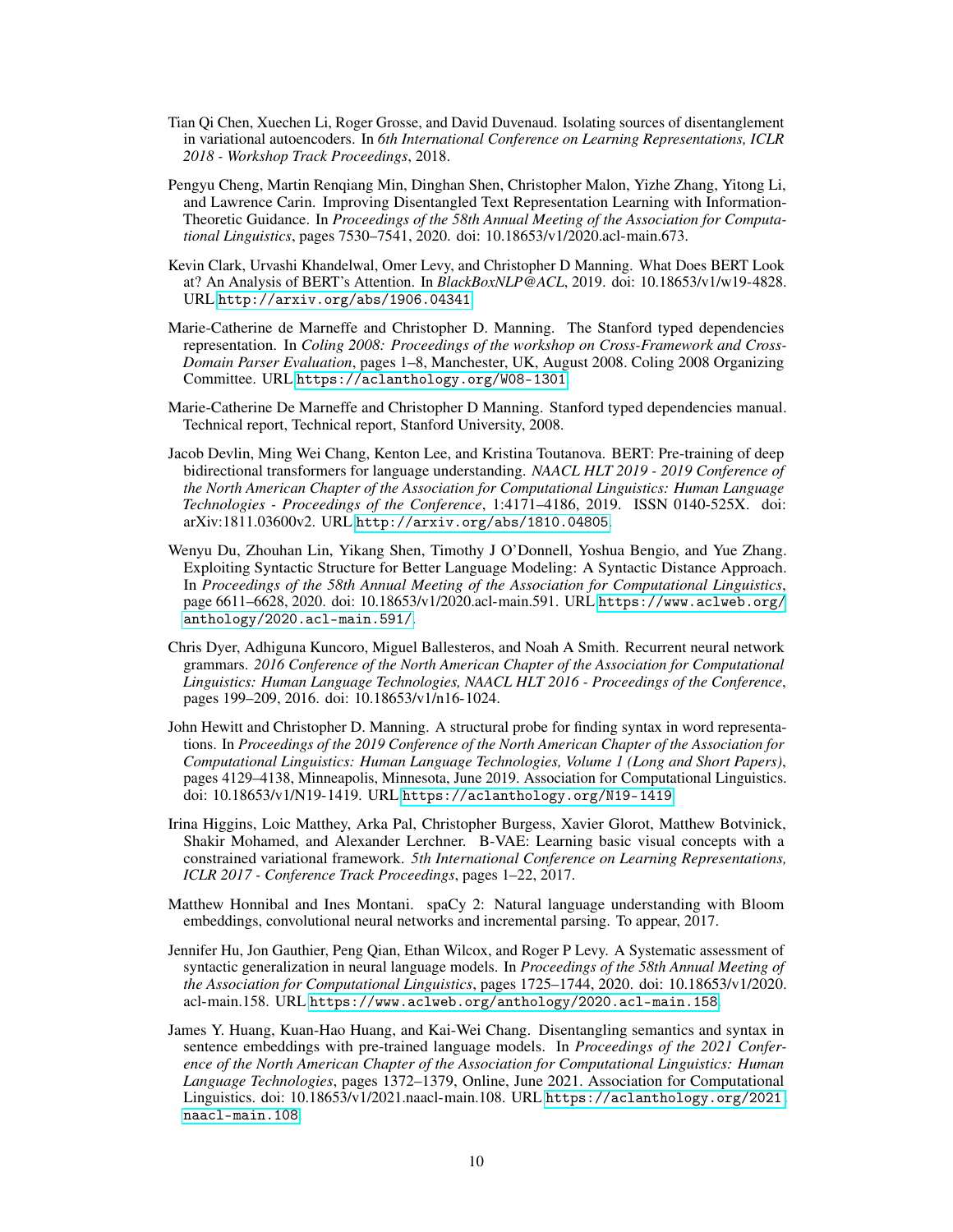- <span id="page-10-3"></span>Kuan-Hao Huang and Kai-Wei Chang. Generating syntactically controlled paraphrases without using annotated parallel pairs. In *Proceedings of the 16th Conference of the European Chapter of the Association for Computational Linguistics: Main Volume*, pages 1022–1033, Online, April 2021. Association for Computational Linguistics. URL [https://aclanthology.org/2021.](https://aclanthology.org/2021.eacl-main.88) [eacl-main.88](https://aclanthology.org/2021.eacl-main.88).
- <span id="page-10-8"></span>Ganesh Jawahar, Benoît Sagot, Djamé Seddah, Ganesh Jawahar Beno^ıt, and Beno^ıt Sagot. What does BERT learn about the structure of language?(ACL2019). 2019. URL [https://hal.inria.](https://hal.inria.fr/hal-02131630) [fr/hal-02131630](https://hal.inria.fr/hal-02131630).
- <span id="page-10-2"></span>Vineet John, Lili Mou, Hareesh Bahuleyan, and Olga Vechtomova. Disentangled representation learning for non-parallel text style transfer. In *ACL 2019 - 57th Annual Meeting of the Association for Computational Linguistics, Proceedings of the Conference*, pages 424–434, 2020. ISBN 9781950737482. doi: 10.18653/v1/p19-1041.
- <span id="page-10-5"></span>Hyunjik Kim and Andriy Mnih. Disentangling by factorising. *35th International Conference on Machine Learning, ICML 2018*, 6:4153–4171, 2018.
- <span id="page-10-11"></span>Diederik P Kingma and Jimmy Ba. Adam: A Method for Stochastic Optimization. In *3rd International Conference on Learning Representations, ICLR 2015, San Diego, CA, USA, May 7-9, 2015, Conference Track Proceedings San Diego, CA, USA, May 7-9, 2015, Conference Track Proceedings*, 2015. ISBN 9781450300728. doi: 10.1145/1830483.1830503. URL [http://arxiv.org/abs/](http://arxiv.org/abs/1412.6980) [1412.6980](http://arxiv.org/abs/1412.6980).
- <span id="page-10-0"></span>Diederik P. Kingma and Max Welling. Auto-encoding variational bayes. In Yoshua Bengio and Yann LeCun, editors, *2nd International Conference on Learning Representations, ICLR 2014, Banff, AB, Canada, April 14-16, 2014, Conference Track Proceedings*, 2014. URL [http://arxiv.org/](http://arxiv.org/abs/1312.6114) [abs/1312.6114](http://arxiv.org/abs/1312.6114).
- <span id="page-10-6"></span>Jordan Kodner and Nitish Gupta. Overestimation of syntactic representation in neural language models. In *Proceedings of the 58th Annual Meeting of the Association for Computational Linguistics*, page 1757–1762, 2020. doi: 10.18653/v1/2020.acl-main.160. URL <https://www.aclweb.org/anthology/2020.acl-main.160>.
- <span id="page-10-7"></span>Artur Kulmizev, Vinit Ravishankar, Mostafa Abdou, and Joakim Nivre. Do neural language models show preferences for syntactic formalisms? In *Proceedings of the 58th Annual Meeting of the Association for Computational Linguistics*, page 4077–4091, 2020. doi: 10.18653/v1/2020. acl-main.375. URL <https://www.aclweb.org/anthology/2020.acl-main.375%0A>.
- <span id="page-10-10"></span>Juncen Li, Robin Jia, He He, and Percy Liang. Delete, retrieve, generate: a simple approach to sentiment and style transfer. In *Proceedings of the 2018 Conference of the North American Chapter of the Association for Computational Linguistics: Human Language Technologies, Volume 1 (Long Papers)*, pages 1865–1874, New Orleans, Louisiana, June 2018. Association for Computational Linguistics. doi: 10.18653/v1/N18-1169. URL [https://www.aclweb.org/anthology/](https://www.aclweb.org/anthology/N18-1169) [N18-1169](https://www.aclweb.org/anthology/N18-1169).
- <span id="page-10-1"></span>Zhiyuan Li, Jaideep Vitthal Murkute, Prashnna Kumar Gyawali, and Linwei Wang. Progressive Learning and Disentanglement of Hierarchical Representations. *arXiv*, 2 2020. ISSN 23318422. URL [https://openreview.net/forum?id=SJxpsxrYPShttp://arxiv.org/abs/2002.10549](https://openreview.net/forum?id=SJxpsxrYPS http://arxiv.org/abs/2002.10549).
- <span id="page-10-9"></span>Nelson F. Liu, Matt Gardner, Yonatan Belinkov, Matthew E. Peters, and Noah A. Smith. Linguistic knowledge and transferability of contextual representations. In *Proceedings of the 2019 Conference of the North American Chapter of the Association for Computational Linguistics: Human Language Technologies, Volume 1 (Long and Short Papers)*, pages 1073–1094, Minneapolis, Minnesota, June 2019. Association for Computational Linguistics. doi: 10.18653/v1/N19-1112. URL [https:](https://aclanthology.org/N19-1112) [//aclanthology.org/N19-1112](https://aclanthology.org/N19-1112).
- <span id="page-10-4"></span>Jiasen Lu, Dhruv Batra, Devi Parikh, and Stefan Lee. Vilbert: Pretraining task-agnostic visiolinguistic representations for vision-and-language tasks. In H. Wallach, H. Larochelle, A. Beygelzimer, F. d'Alché-Buc, E. Fox, and R. Garnett, editors, *Advances in Neural Information Processing Systems*, volume 32. Curran Associates, Inc., 2019. URL [https://proceedings.neurips.cc/](https://proceedings.neurips.cc/paper/2019/file/c74d97b01eae257e44aa9d5bade97baf-Paper.pdf) [paper/2019/file/c74d97b01eae257e44aa9d5bade97baf-Paper.pdf](https://proceedings.neurips.cc/paper/2019/file/c74d97b01eae257e44aa9d5bade97baf-Paper.pdf).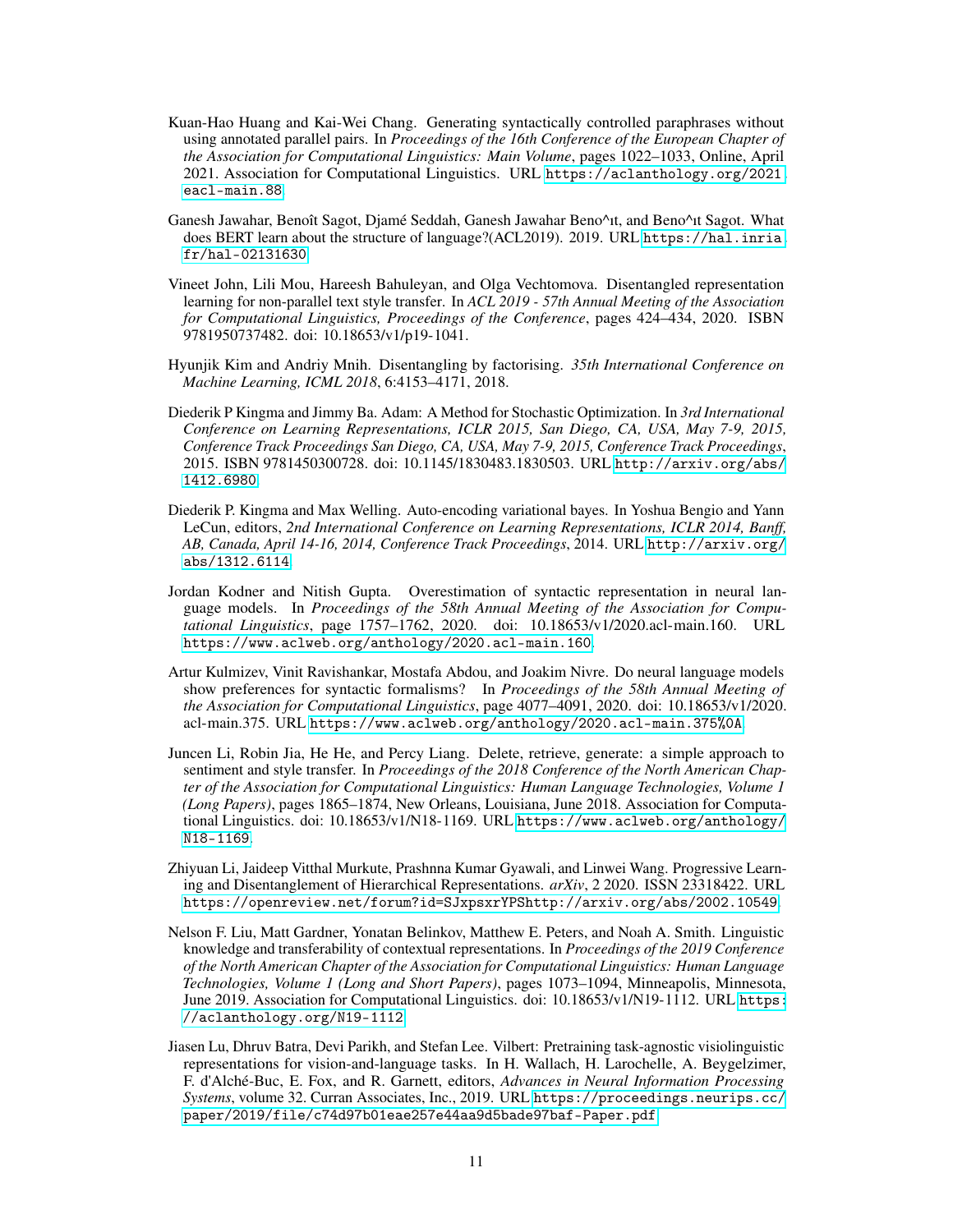- <span id="page-11-2"></span>Minh Thang Luong, Hieu Pham, and Christopher D Manning. Effective approaches to attention-based neural machine translation. *Conference Proceedings - EMNLP 2015: Conference on Empirical Methods in Natural Language Processing*, pages 1412–1421, 2015. doi: 10.18653/v1/d15-1166.
- <span id="page-11-8"></span>Rebecca Marvin and Tal Linzen. Targeted syntactic evaluation of language models. *Proceedings of the 2018 Conference on Empirical Methods in Natural Language Processing, EMNLP 2018*, pages 1192–1202, 2020. doi: 10.18653/v1/d18-1151.
- <span id="page-11-5"></span>Joakim Nivre, Marie-Catherine de Marneffe, Filip Ginter, Yoav Goldberg, Jan Hajic, Christopher D. ˇ Manning, Ryan McDonald, Slav Petrov, Sampo Pyysalo, Natalia Silveira, Reut Tsarfaty, and Daniel Zeman. Universal Dependencies v1: A multilingual treebank collection. In *Proceedings of the Tenth International Conference on Language Resources and Evaluation (LREC'16)*, pages 1659–1666, Portorož, Slovenia, May 2016. European Language Resources Association (ELRA). URL <https://aclanthology.org/L16-1262>.
- <span id="page-11-4"></span>Martha Palmer, Daniel Gildea, and Paul Kingsbury. The proposition bank: An annotated corpus of semantic roles. *Computational linguistics*, 31(1):71–106, 2005.
- <span id="page-11-11"></span>Tiago Pimentel, Josef Valvoda, Rowan Hall Maudslay, Ran Zmigrod, Adina Williams, and Ryan Cotterell. Information-theoretic probing for linguistic structure. In *Proceedings of the 58th Annual Meeting of the Association for Computational Linguistics*, pages 4609–4622, Online, July 2020. Association for Computational Linguistics. doi: 10.18653/v1/2020.acl-main.420. URL <https://aclanthology.org/2020.acl-main.420>.
- <span id="page-11-10"></span>Anna Rogers, Olga Kovaleva, and Anna Rumshisky. A Primer in BERTology: What we know about how BERT works. *arXiv*, 2020.
- <span id="page-11-0"></span>Michal Rolinek, Dominik Zietlow, and Georg Martius. Variational autoencoders pursue pca directions (by accident). *Proceedings of the IEEE Computer Society Conference on Computer Vision and Pattern Recognition*, 2019-June:12398–12407, 2019. ISSN 10636919. doi: 10.1109/CVPR.2019. 01269.
- <span id="page-11-1"></span>Florian Schmidt, Stephan Mandt, and Thomas Hofmann. Autoregressive text generation beyond feedback loops. In *EMNLP-IJCNLP 2019 - 2019 Conference on Empirical Methods in Natural Language Processing and 9th International Joint Conference on Natural Language Processing, Proceedings of the Conference*, number 2003, pages 3400–3406, 2020. ISBN 9781950737901. doi: 10.18653/v1/d19-1338.
- <span id="page-11-7"></span>Yikang Shen, Shawn Tan, Alessandro Sordoni, and Aaron Courville. Ordered neurons: Integrating tree structures into recurrent neural networks. In *7th International Conference on Learning Representations, ICLR 2019*, pages 1–14, 2019.
- <span id="page-11-12"></span>Milan Straka. UDPipe 2.0 prototype at CoNLL 2018 UD shared task. In *Proceedings of the CoNLL 2018 Shared Task: Multilingual Parsing from Raw Text to Universal Dependencies*, pages 197–207, Brussels, Belgium, October 2018. Association for Computational Linguistics. doi: 10.18653/v1/K18-2020. URL <https://www.aclweb.org/anthology/K18-2020>.
- <span id="page-11-9"></span>Ian Tenney, Dipanjan Das, and Ellie Pavlick. BERT rediscovers the classical NLP pipeline. *ACL 2019 - 57th Annual Meeting of the Association for Computational Linguistics, Proceedings of the Conference*, pages 4593–4601, 2020. doi: 10.18653/v1/p19-1452. URL [http://arxiv.org/](http://arxiv.org/abs/1905.05950) [abs/1905.05950](http://arxiv.org/abs/1905.05950).
- <span id="page-11-3"></span>Ashish Vaswani, Noam Shazeer, Niki Parmar, Jakob Uszkoreit, Llion Jones, Aidan N Gomez, Lukasz Kaiser, and Illia Polosukhin. Attention Is All You Need. In *NeurIPS*, number Nips, 2017. ISBN 1469-8714. doi: 10.1017/S0952523813000308. URL <http://arxiv.org/abs/1706.03762>.
- <span id="page-11-6"></span>Ralph Weischedel, Martha Palmer, Mitchell Marcus, Eduard Hovy, Sameer Pradhan, Lance Ramshaw, Nianwen Xue, Ann Taylor, Jeff Kaufman, Michelle Franchini, Mohammed El-Bachouti, Robert Belvin, and Ann Houston. OntoNotes Release 5.0, 2013. URL [https://hdl.handle.net/](https://hdl.handle.net/11272.1/AB2/MKJJ2R) [11272.1/AB2/MKJJ2R](https://hdl.handle.net/11272.1/AB2/MKJJ2R).
- <span id="page-11-13"></span>Chen Wu, Prince Zizhuang Wang, and William Yang Wang. On the Encoder-Decoder Incompatibility in Variational Text Modeling and Beyond. 4 2020. URL <http://arxiv.org/abs/2004.09189>.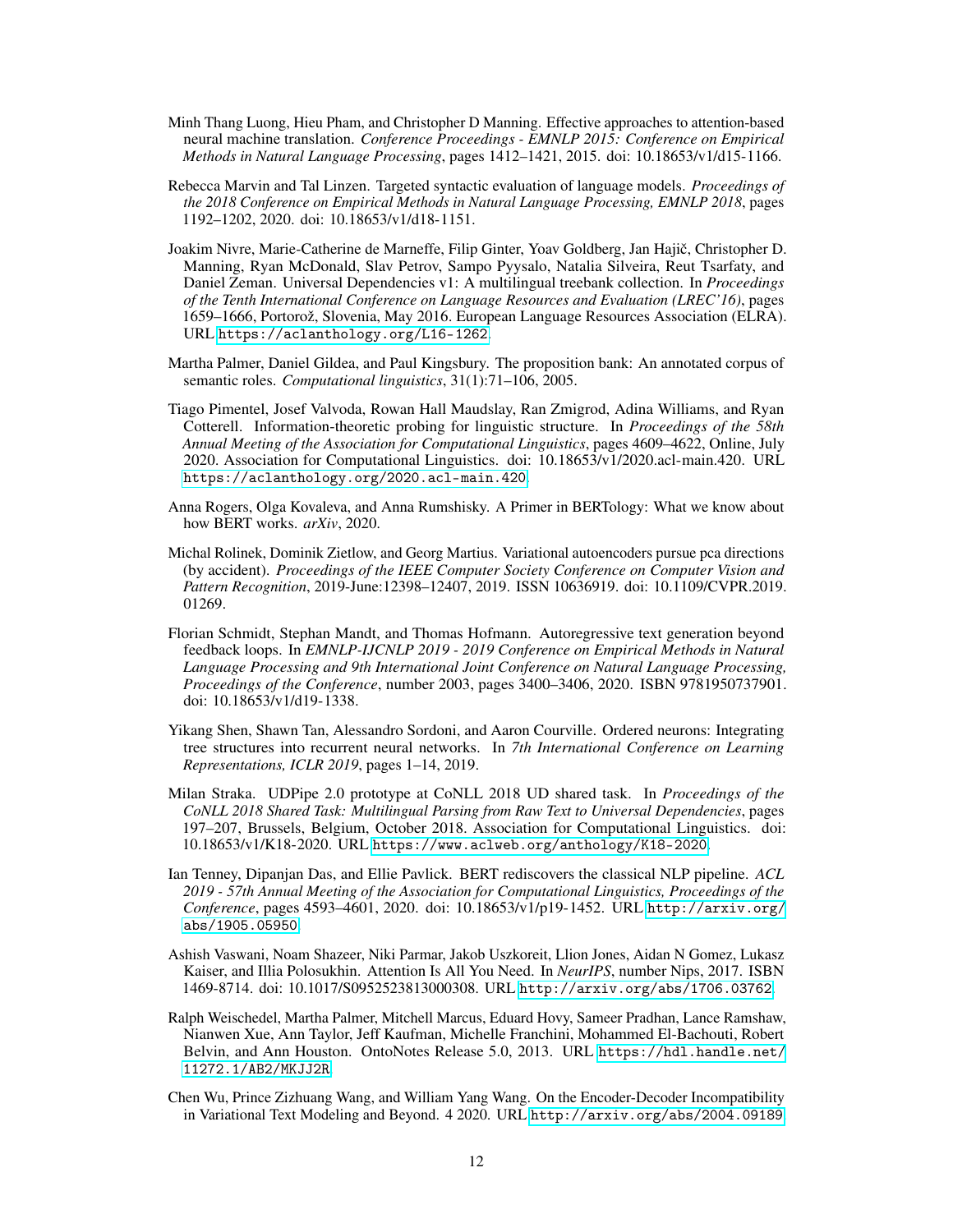- <span id="page-12-0"></span>Peng Xu, Jackie Chi Kit Cheung, and Yanshuai Cao. On Variational Learning of Controllable Representations for Text without Supervision. *The 37th International Conference on Machine Learning (ICML 2020)*, 2020. URL <http://arxiv.org/abs/1905.11975>.
- <span id="page-12-1"></span>Xinyuan Zhang, Yi Yang, Siyang Yuan, Dinghan Shen, and Lawrence Carin. Syntax-Infused Variational Autoencoder for Text Generation. In *Proceedings of the 57th Annual Meeting of the Association for Computational Linguistics*, pages 2069–2078, Stroudsburg, PA, USA, 6 2019. Association for Computational Linguistics. ISBN 9781950737482. doi: 10.18653/v1/P19-1199. URL [http://arxiv.org/abs/1906.02181https://www.aclweb.org/anthology/P19-1199](http://arxiv.org/abs/1906.02181 https://www.aclweb.org/anthology/P19-1199).
- <span id="page-12-2"></span>Shengjia Zhao, Jiaming Song, and Stefano Ermon. Learning hierarchical features from deep generative models. *34th International Conference on Machine Learning, ICML 2017*, 8:6195–6204, 2017.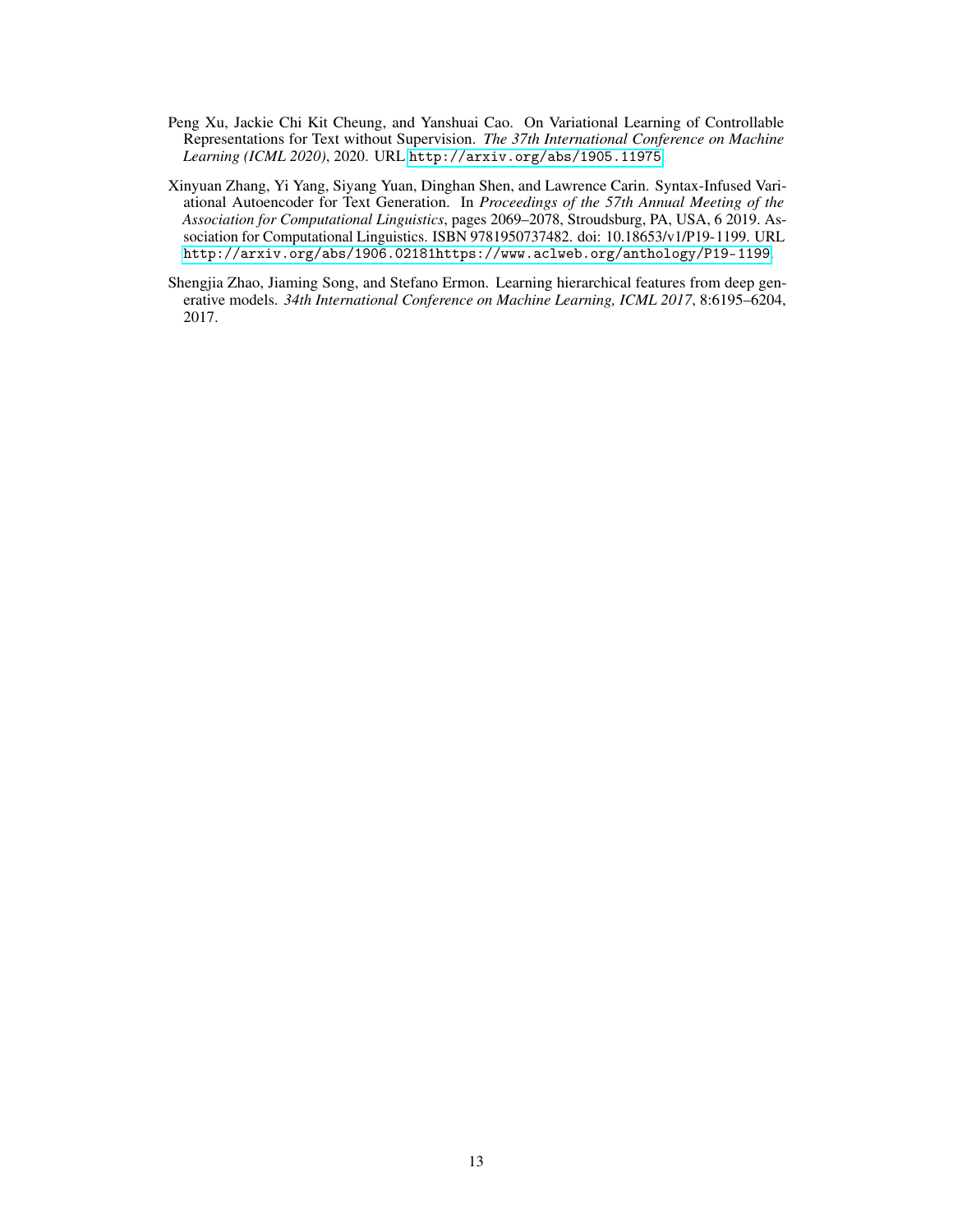# <span id="page-13-1"></span>A A Hierarchical Version of our ADVAE

<span id="page-13-2"></span>As we stated, our ADVAE aims to factor sentences into independent latent variables. However, given the dependency structure of sentences, realizations of syntactic roles are known to be interdependent to some degree in general. Therefore one may think that a structured latent variable model would be better suited to model the realizations of syntactic roles. In fact, such a model could absorb the language modeling co-adaptation between syntactic roles. For instance, instead of sampling an object and a verb from  $p(z)$  that are inadequate, then co-adapting them through  $p_{\theta}(s|z)$ , a structured  $p_{\theta}(z)$  could produce an *adequate* object for the verb. For this experiment, rather than using an independent prior  $p(z)$ , we use a structured prior  $p_{\theta}(z) = p(z^0) \prod_{l=1}^{L} p_{\theta}(z^l | z^{l-1})$  where  $p(z^0)$  is a standard Gaussian, and all subsequent  $L-1$  hierarchy levels are parameterized by learned conditional diagonal Gaussians. The model used for each  $p_{\theta}(z^{l}|z^{l-1})$  is shown in Figure [5](#page-13-2) below:



Figure 5: The conditional inference module linking each of the hierarchy levels in our prior with the next level  $p_{\theta}(z^{l} | z^{l-1})$ . This module treats latent variables from previous layers as they are treated in our original decoder, and generates parameters for latent variables in subsequent hierarchy levels as it is done in our encoder.

<span id="page-13-3"></span>We display the results for  $L = 2$  and  $L = 3$  in Table [2.](#page-13-3) For both models, we set  $N_Z$  to 4.

| Depth |     | $\mathbf{\omega}_{enc}$ | $N_{\Gamma}$ enc | $\mathbb{D}_{dec}$ | $N_{\rm Pdec}$ |
|-------|-----|-------------------------|------------------|--------------------|----------------|
| $L=2$ | 0.3 | 0.79(0.36)              | 3.60(0.55)       | 0.51(0.22)         | 2.60(0.55)     |
|       |     | 0.42(0.23)              | 2.80(0.45)       | 0.12(0.20)         | 2.20(0.45)     |
| $L=3$ | 0.3 | 0.90(0.25)              | 3.14(0.69)       | 0.52(0.20)         | 2.43(0.53)     |
|       |     | 0.32(0.38)              | 2.75(0.50)       | 0.25(0.42)         | 2.25(0.50)     |

Table 2: Disentanglement results for structured latent variable models on SNLI.

The results show lower mean disentanglement scores, and high standard deviations compared to the standard version of our ADVAE. By inspecting individual training instances of this hierarchical model, we found that some instances achieve disentanglement with close scores to those of the standard ADVAE, while others completely fail (which results in the high variances observed in Table [2\)](#page-13-3). Unfortunately, hierarchical latent variable models are notoriously difficult to train [\[Zhao et al.,](#page-12-2) [2017\]](#page-12-2). Our independent latent variable model is therefore preferable to the structured one due to these empirical results. More advanced hierarchical latent variable training techniques (such as Progressive Learning and Disentanglement [\[Li et al., 2020\]](#page-10-1)) may, however, provide better results.

# <span id="page-13-0"></span>B Experimenting with the Yelp Dataset

We investigated the behavior of our ADVAE of on the user-generated reviews from the Yelp dataset used in [Li et al.](#page-10-10) [\[2018\]](#page-10-10) using the same procedure we used for SNLI. The length of sentences from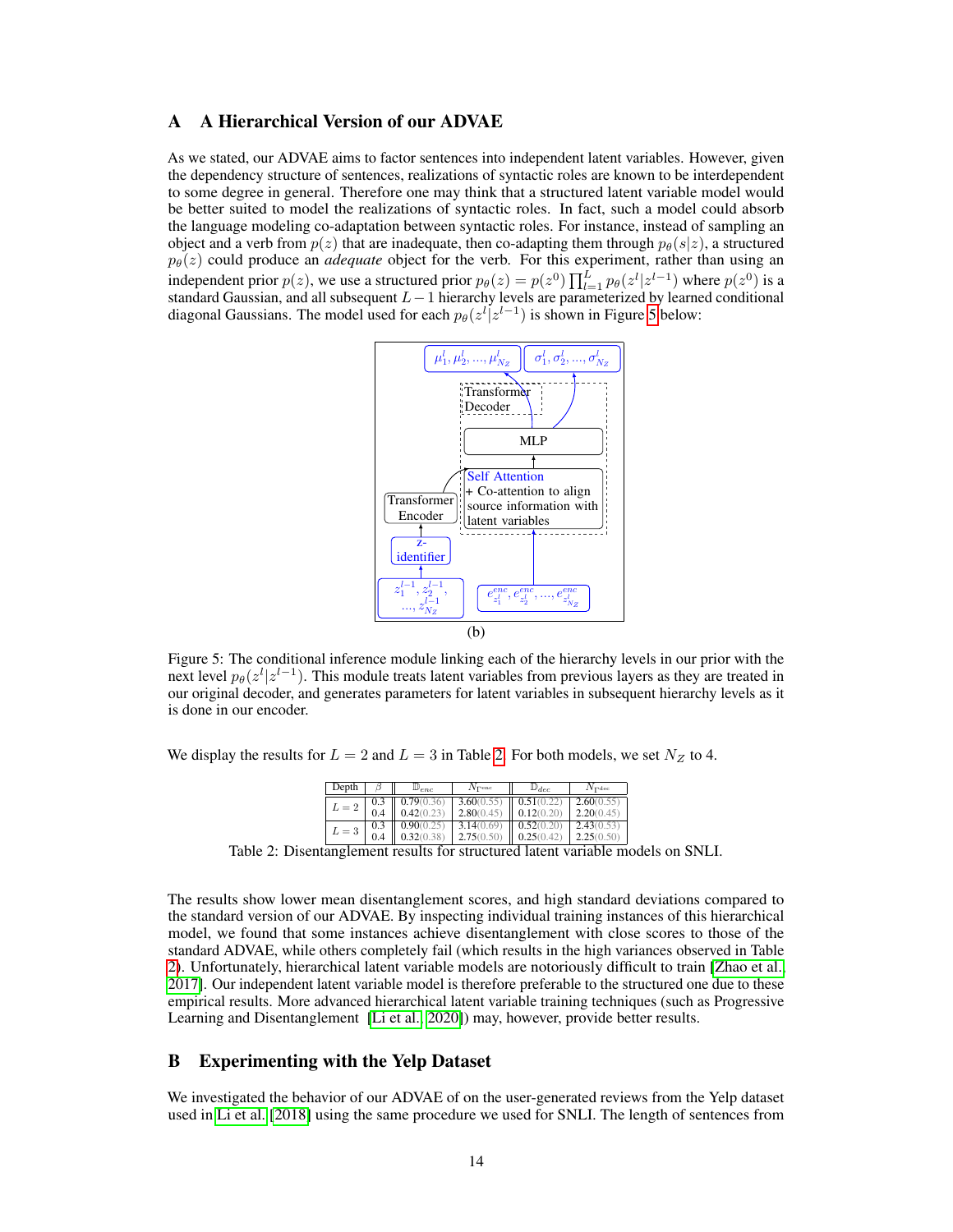<span id="page-14-1"></span>this dataset (8.88  $\pm$  3.64) is similar to the length of sentences from the SNLI dataset. Similar to the experiments in the main body of the paper, we display the disentanglement scores in Table [3,](#page-14-1) and the influence metrics of one of the instances of our model as heatmaps in Figures [6](#page-14-2) and [7.](#page-14-2)

| Model           |     | $\mathbf{\omega}_{enc}$ | $N_{\rm Tenc}$ | $\mathbb{D}_{dec}$ | $N_{\rm Pdec}$ |
|-----------------|-----|-------------------------|----------------|--------------------|----------------|
| <b>VAE</b>      | 0.3 |                         |                | 0.44(0.09)         | 2.20(0.45)     |
|                 | 0.4 |                         |                | 1.21(0.06)         | 2.25(0.50)     |
| $\overline{PB}$ |     | $0.33(-)$               | $2.00(-)$      |                    |                |
| ours-4          | 0.3 | 0.48(0.07)              | 2.00(0.00)     | 0.18(0.02)         | 2.50(0.58)     |
|                 | 0.4 | 0.54(0.04)              | 3.00(0.00)     | 0.23(0.03)         | 2.40(0.55)     |
| ours-8          | 0.3 | 0.44(0.04)              | 3.80(0.45)     | 0.17(0.04)         | 2.80(0.84)     |
|                 | 0.4 | 0.57(0.26)              | 3.40(0.55)     | 0.15(0.10)         | 2.40(0.89)     |

Table 3: Disentanglement results for the Yelp dataset

<span id="page-14-2"></span>

Figure 6: Encoder influence heatmap for Yelp( $\Gamma^{\text{enc}}$ ).



Although the results show similar trends, they are weaker than what we obtained for SNLI. Given the difference between SNLI and Yelp (displayed in Appendix [D\)](#page-15-0) there are two clear reasons for this decrease. The first is that Yelp is a dataset where it is harder to locate the syntactic roles. This is illustrated by the fact that the PB baseline obtains a much lower score. The second is that our syntactic role extraction heuristics are tailored for regular sentences with verbal roots, which subjects the evaluation metrics on Yelp to a considerable amount of noise. Nevertheless, the comparisons between a VAE, an ADVAE, and PB retain the same conclusions, but with lower margins and some overlapping standard deviations.

Through manual inspection of examples, we observed that the various structural characteristics (enumerations, sentences with nominal roots, presence of coordinating conjunctions, etc) were captured by different variables. This indicates that future iterations of our model need to provide ways to separate structural information from content-related information.

# <span id="page-14-0"></span>C Measuring the effect of latent variables on the structure of sentences

In Figure [8,](#page-15-2) for each latent variable and each syntactic role, we report the probability that resampling the latent variable causes the appearance/disappearance of the syntactic role. The instance we use here is the same as the one we use for the heatmaps in the main body of the paper. According to the heatmaps in Figures [3](#page-6-2) and [4,](#page-6-2) latent variable 3 is the one associated with the verb. As can be seen in the present heatmap in Figure [8,](#page-15-2) this same variable is the one that has the most influence on the appearance/disappearance of direct and prepositional objects, and this is a pattern that proved to be consistent across our different runs. This constitutes empirical justification for our choice of discarding these cases from our decoder influence metrics.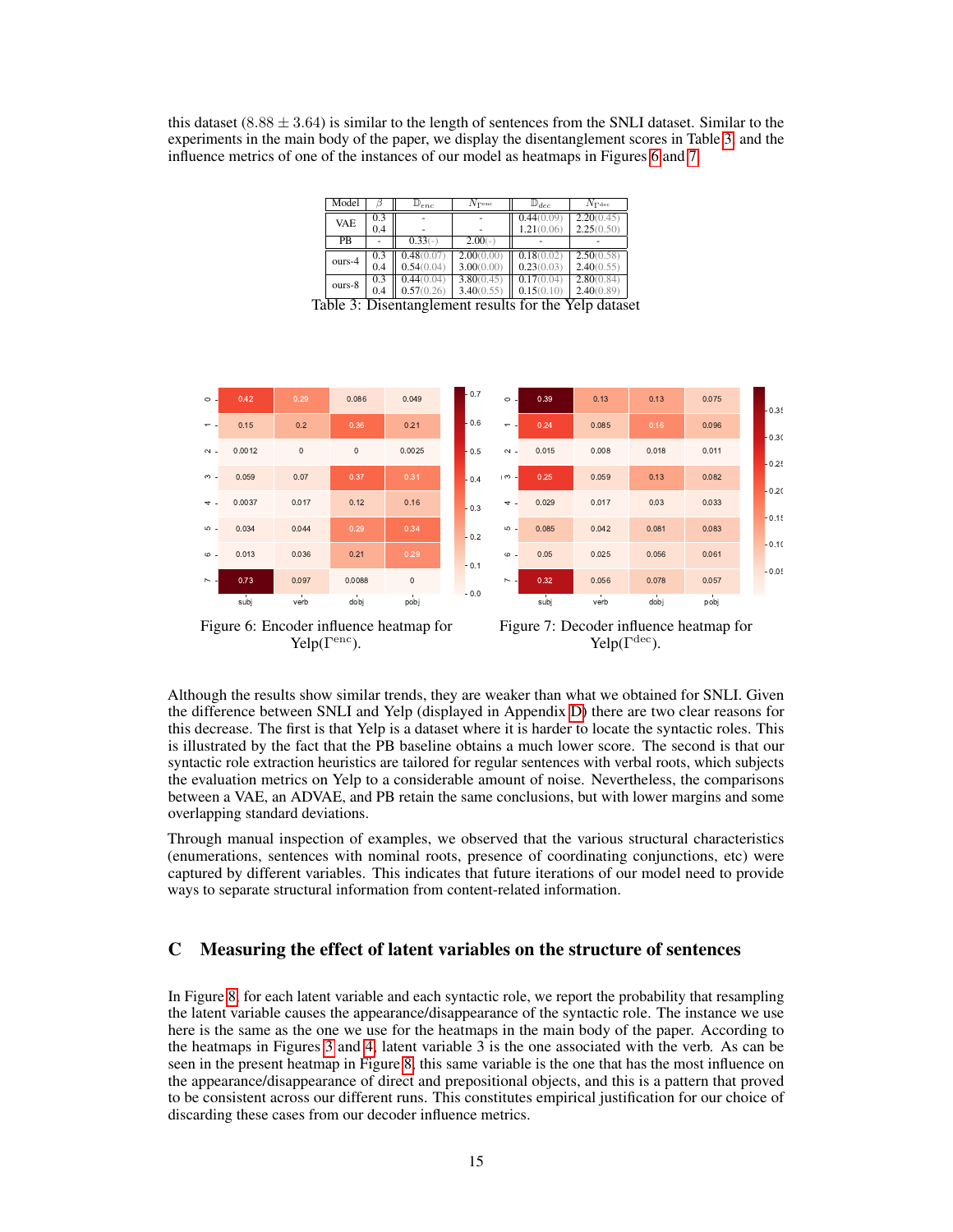<span id="page-15-2"></span>

Figure 8: The influence of latent variables on the appearance or disappearance of syntactic roles.

# <span id="page-15-0"></span>D Example Sentences from Yelp and SNLI and their Corresponding Syntactic Extractions

Table [4](#page-15-3) shows some samples from SNLI and Yelp reviews. Samples from Yelp Reviews exhibit a clearly higher structural diversity. On the other hand, most SNLI samples are highly similar in structure.

Our syntactic role extraction heuristics were tailored for sentences with verbal roots. As a results, it can be seen that they struggle with sentences with nominal roots as well as other forms of irregular utterances present in Yelp. For SNLI, our extractions mostly yield the expected results, allowing for a reliable global assessment of our models.

<span id="page-15-3"></span>

| Source      | Sentence                          | subi         | verb     | dobj      | pobj        |
|-------------|-----------------------------------|--------------|----------|-----------|-------------|
| Yelp        | i was originally told it would    | it           | told     | num       |             |
|             | take num mins.                    |              |          | mins      |             |
| Yelp        | slow, over priced, i 'll go else- | $\mathbf{1}$ | go       |           |             |
|             | where next time.                  |              |          |           |             |
| Yelp        | we will not be back               | we           |          |           |             |
| Yelp        | terrible.                         |              |          |           |             |
| Yelp        | at this point they were open and  | they         |          |           | this point  |
|             | would be for another hour.        |              |          |           |             |
| <b>SNLI</b> | people are outside playing base-  | people       |          | baseball  |             |
|             | ball.                             |              |          |           |             |
| <b>SNLI</b> | two dogs pull on opposite ends    | two dogs     | pull     | opposite  | a rope      |
|             | of a rope.                        |              |          | ends of a |             |
|             |                                   |              |          | rope      |             |
| <b>SNLI</b> | a lady lays at a beach.           | a lady       | lays     |           | a beach     |
| <b>SNLI</b> | people are running through the    | people       | running  |           | the streets |
|             | streets while people watch.       |              |          |           |             |
| <b>SNLI</b> | someone prepares food into        | someone      | prepares | food      | bowls       |
|             | bowls                             |              |          |           |             |

Table 4: Example syntactic role extractions from both SNLI and Yelp

# <span id="page-15-1"></span>E Training Details and Hyper-Parameter Settings

Our ADVAE's Hyper-parameters Our model has been set to be large enough to reach a low reconstruction error during the initial reconstruction phase of the training. We use 2-layer Transformers with 4 attention heads and a hidden size of 192. Contrary to Vanilla VAEs, our model seems to perform better with high values of  $N_Z$ . Therefore, we set our latent vector to a size of 768, and divide it to 96-dimensional variables for our  $N_Z = 8$  model and to 192-dimensional latent variables for our  $N_Z = 4$  model. No automated hyper-parameter selection has been done afterward.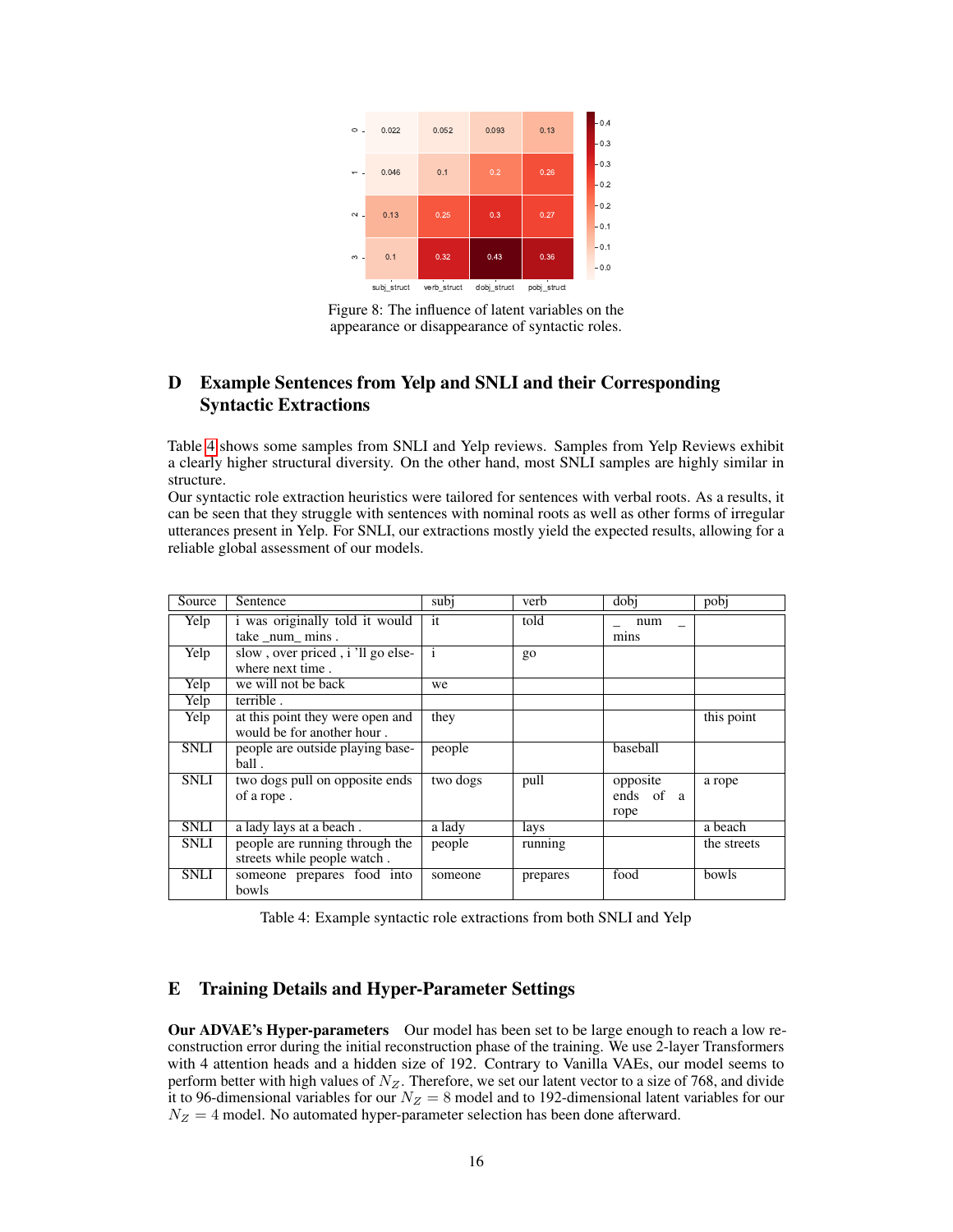**Vanilla VAE Hyper-parameters** As is usually done for this baseline [\[Xu et al., 2020\]](#page-12-0), we set both the encoder and the decoder to be 2-layer LSTMs.

We run this model for hidden LSTM sizes in [256, 512], and latent vector sizes in [16, 32]. The results for the model scoring the highest  $\mathbb{D}_{dec}$  are then reported. Even though selection has been done according to  $\mathbb{D}_{dec}$ , we checked the remaining instances of our baselines and they also yielded low  $N_{\Gamma^{\text{dec}}}$  values.

Training Phases All our models are trained using ADAM[\[Kingma and Ba, 2015\]](#page-10-11) with a batch size of 128 and a learning rate of 2e-4 for 20 epochs. The dropout is set to 0.3. To avoid posterior collapse, we train all our models for 3000 steps with  $\beta = 0$  (reconstruction phase), then we linearly increase  $\beta$  to its final value for the subsequent 3000 steps. Following [Bowman et al.](#page-8-5) [\[2016\]](#page-8-5), we also use word-dropout. We set its probability to 0.1.

**Evaluation** For the evaluation,  $T^{dec}$  is set to 2000, and  $T^{enc}$  is equal to the size of the test set.

# <span id="page-16-0"></span>F Disentanglement Scores for each Syntactic Role

The full disentanglement scores are reported in Table [5](#page-16-2) for the decoder, and in Table [6](#page-16-3) for the encoder.

<span id="page-16-2"></span>

| Model      |     | $\mathbb{D}_{dec}$ | $N_{\rm Pdec}$ | $\Delta\Gamma_{dec,verb}$ | $\Delta \Gamma_{dec,subj}$ | $\Delta \Gamma_{dec, dobj}$ | $\Delta \Gamma_{dec, pobj}$ |
|------------|-----|--------------------|----------------|---------------------------|----------------------------|-----------------------------|-----------------------------|
|            |     | 0.68(0.22)         | 2.80(0.45)     | 0.19(0.04)                | 0.35(0.18)                 | 0.06(0.03)                  | 0.07(0.03)                  |
| ADVAE-4    | 0.4 | 0.81(0.05)         | 3.00(0.00)     | 0.21(0.04)                | 0.47(0.03)                 | 0.06(0.02)                  | 0.07(0.02)                  |
|            | 0.3 | 0.60(0.10)         | 3.00(0.00)     | 0.17(0.04)                | 0.31(0.08)                 | 0.05(0.04)                  | 0.07(0.04)                  |
| ADVAE-8    | 0.4 | 0.63(0.35)         | 2.80(0.45)     | 0.17(0.10)                | 0.32(0.18)                 | 0.05(0.04)                  | 0.08(0.05)                  |
|            | 0.3 | 0.60(0.09)         | 2.40(0.55)     | 0.24(0.06)                | 0.03(0.04)                 | 0.03(0.02)                  | 0.31(0.03)                  |
| <b>VAE</b> | 0.4 | 1.28(0.24)         | 1.40(0.55)     | 0.45(0.12)                | 0.23(0.02)                 | 0.02(0.02)                  | 0.57(0.11)                  |

Table 5: Complete decoder disentanglement scores for SNLI

<span id="page-16-3"></span>

| Model                   |     | $\mathcal{D}_{enc}$ | $N_{\Gamma^{\rm enc}}$ | $\Delta\Gamma_{enc,verb}$ | $\Delta \Gamma_{enc,subj}$ | $\Delta\Gamma_{enc,dobj}$ | $\Delta\Gamma_{enc,pobj}$ |
|-------------------------|-----|---------------------|------------------------|---------------------------|----------------------------|---------------------------|---------------------------|
|                         | 0.3 | .30(0.09)           | 3.00(0.00)             | 0.28(0.05)                | 0.65(0.02)                 | 0.08(0.03)                | 0.29(0.03)                |
| ADVAE-4                 | 0.4 | .46(0.33)           | 3.00(0.00)             | 0.38(0.12)                | 0.64(0.10)                 | 0.14(0.04)                | 0.30(0.10)                |
|                         | 0.3 | .36(0.13)           | 3.40(0.89)             | 0.44(0.12)                | 0.60(0.18)                 | 0.21(0.08)                | 0.11(0.06)                |
| ADVAE-8                 | 0.4 | .44(0.79)           | 3.40(0.55)             | 0.42(0.23)                | 0.61(0.34)                 | 0.17(0.10)                | 0.23(0.16)                |
| <b>Average Position</b> | -   | $0.98(-)$           | $3.00(-)$              | $0.12(-)$                 | $0.70(-)$                  | $0.12(-)$                 | $0.04(-)$                 |

Table 6: Complete encoder disentanglement scores for SNLI

# <span id="page-16-1"></span>G Disentanglement Heatmaps Over the Entire Range of Syntactic Roles and PoS Tags

We report decoder and encoder heatmaps for all the syntactic roles following the Stanford Dependencies (SD; [De Marneffe and Manning, 2008\)](#page-9-12) annotation scheme of Ontonotes, which was used to train our Spacy2 parser, in Figures [9](#page-17-0) and [10.](#page-17-1) For the sake of extensiveness and to make sure we did not draw results from some parser biases, we also report the same heatmaps but using UDPipe 2.0 [\[Straka, 2018\]](#page-11-12), which uses UD type annotations<sup>[10](#page-16-4)</sup>, in Figures [13](#page-18-0) and [14.](#page-18-1) Finally, we also report heatmaps for interaction with PoS Tags extracted with Spacy2 in Figures [11](#page-17-2) and [12.](#page-17-3) As was done in the main body of the paper, the span corresponding to each syntactic role (in both annotation schemes) was taken to be the series of words included in its corresponding subtree. In contrast, the span corresponding to each PoS tag was just taken to be the tagged word. Results from UD parsing extraction lead to the same conclusions as from our initial SD results.

<span id="page-16-4"></span><sup>&</sup>lt;sup>10</sup>A widely adopted annotation scheme derived from Stanford Dependencies.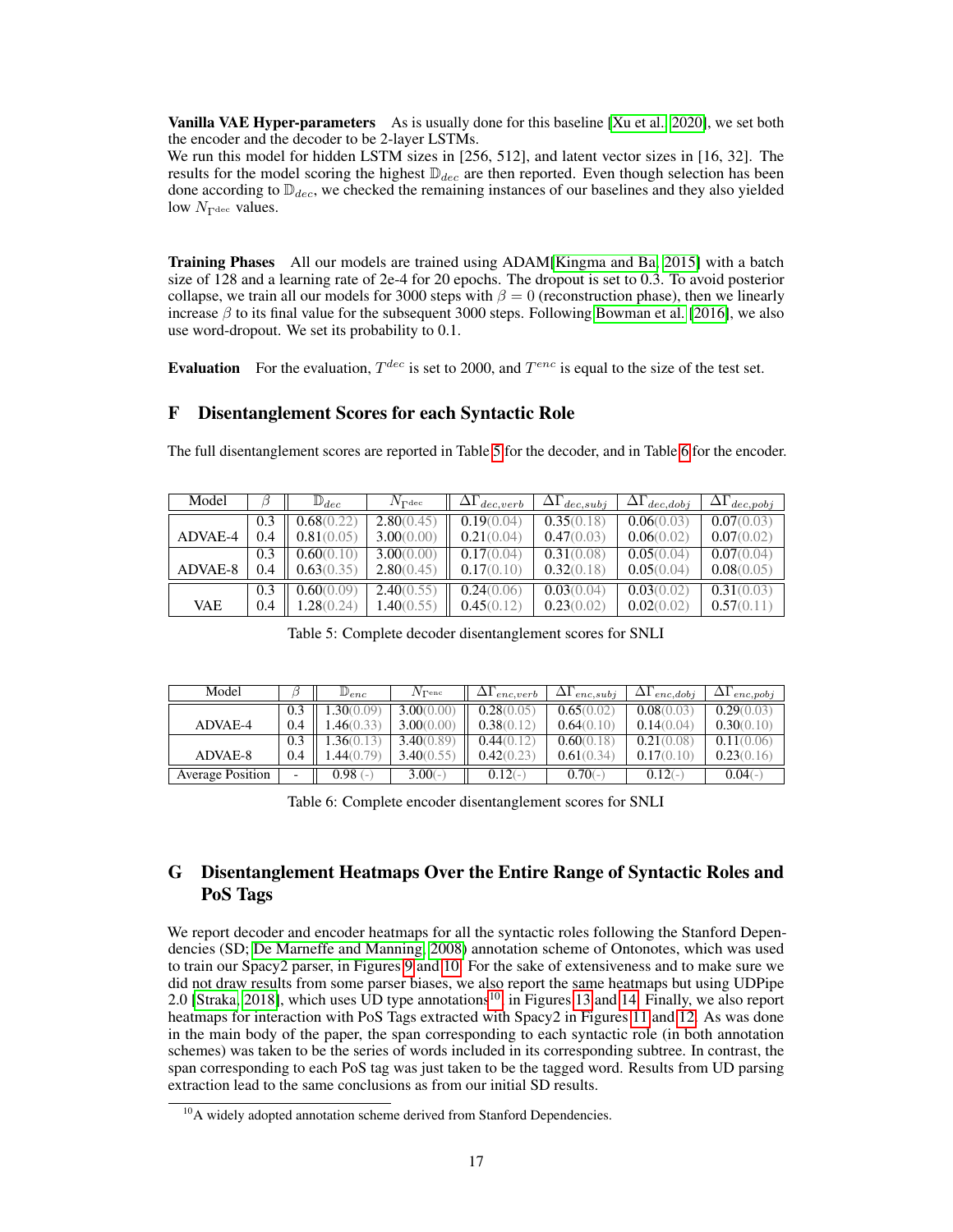<span id="page-17-0"></span>

Figure 9: Decoder influence heatmap for all SD syntactic roles.

<span id="page-17-1"></span>

Figure 10: Encoder influence heatmap for all SD syntactic roles.

<span id="page-17-2"></span>

Figure 11: Decoder influence heatmap for all PoS Tags.

<span id="page-17-3"></span>

Figure 12: Encoder influence heatmap for all PoS Tags.

The instance of our ADVAE for which we display the above heatmaps is the same one for which we display the heatmaps in Figures [3](#page-6-2) and [4](#page-6-2) in the main body of the paper. As shown in those Figures, it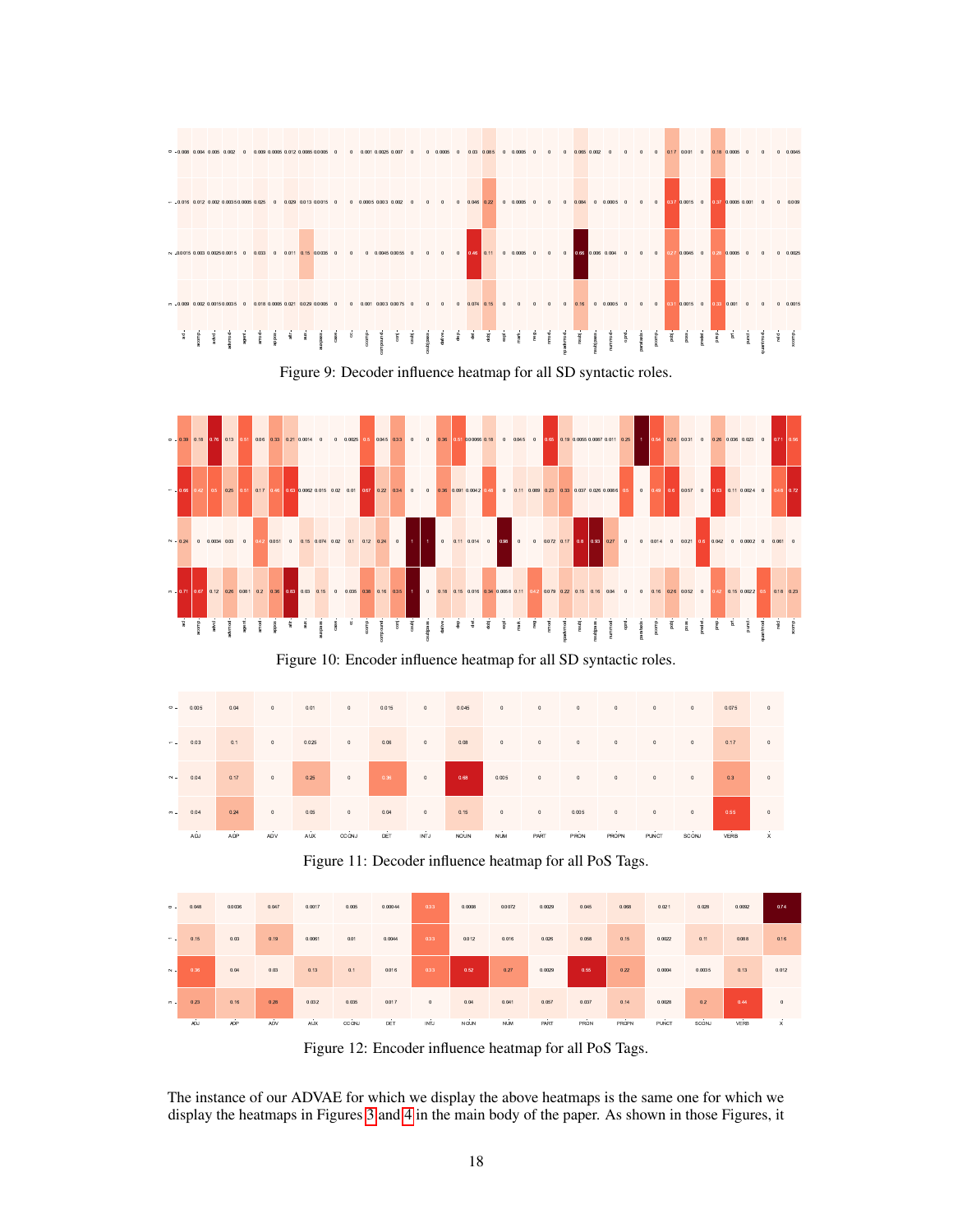<span id="page-18-0"></span>

Figure 13: Decoder influence heatmap for all UD syntactic Roles.

<span id="page-18-1"></span>

Figure 14: Encoder influence heatmap for all UD syntactic Roles.

mostly uses variable 3 for verbs, variables 2 for subjects, and variable 1 for objects. The remaining variable (0) also seems to capture some interaction with objects. The heatmaps show that our ADVAE tends to group syntactic roles into latent variables in a way that aligns with the predicative structure of sentences. In fact, variable 2 displays the highest influence on the PoS tag VERB as well as its surroundings as a predicate argument such as adverbs and adverbial phrases. Similarly, latent variable 2 displays a high influence on subjects (nominal or clausal), numeral modifiers, adjectival modifiers, and auxiliaries (for conjugation). Moreover, Variable 1 highly influences the direct and prepositional objects, which we study in the main body of the paper, but also diverse clausal modifiers and obliques which often play similar roles to direct and prepositional objects in a predicate structure.

# <span id="page-18-2"></span>H Additional Examples of Resampled realizations for each syntactic role

Table [7](#page-19-0) contains a wide array of examples where the latent variable corresponding to each syntactic role is resampled.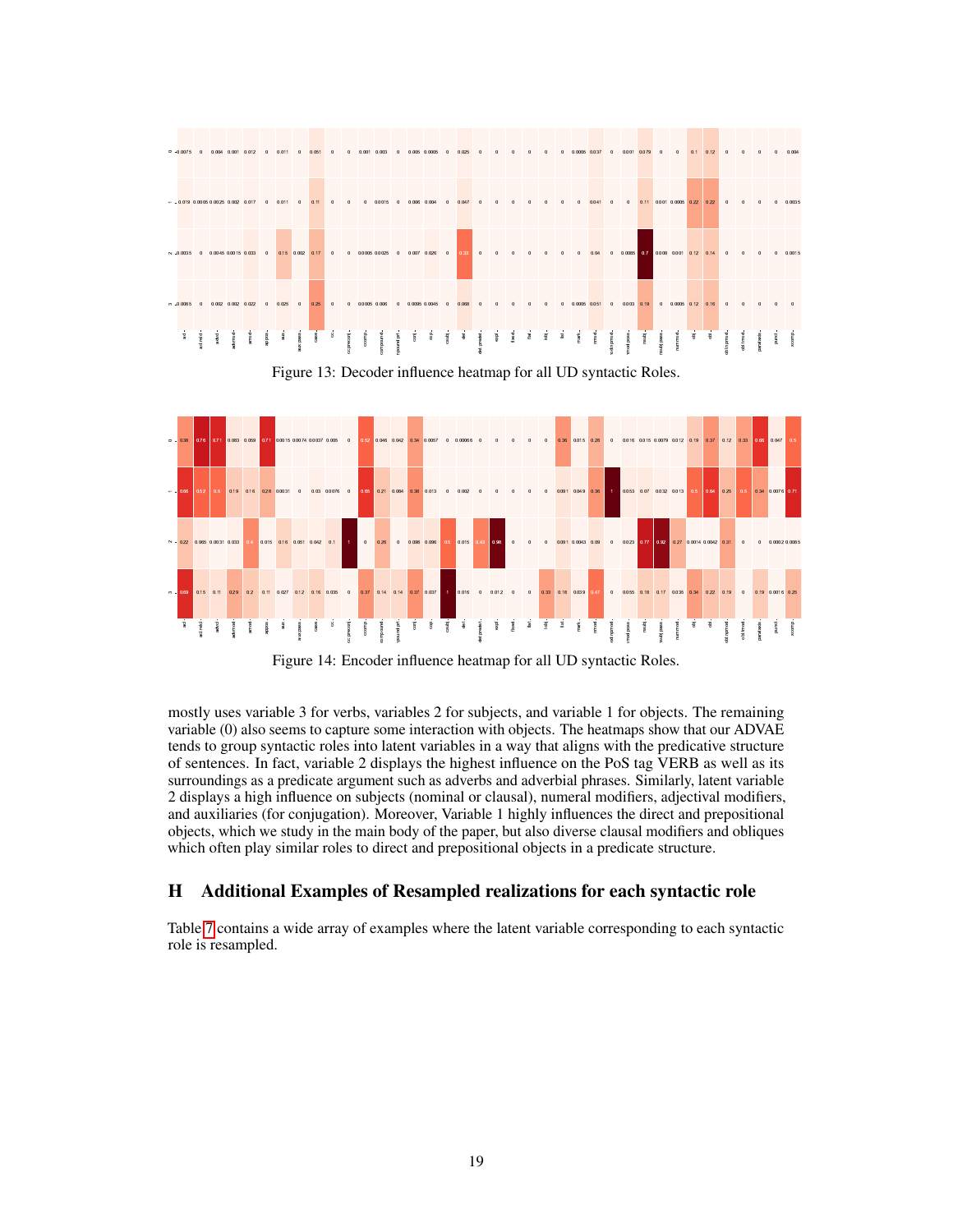<span id="page-19-0"></span>

| Original sentence                                             | Resampled subject                                           | Resampled verb                                      | Resampled dobj/pobj                                              |
|---------------------------------------------------------------|-------------------------------------------------------------|-----------------------------------------------------|------------------------------------------------------------------|
| the woman is riding a<br>large brown dog                      | two men are riding in a<br>large city                       | the woman is wet                                    | the woman is riding on<br>the bus                                |
| the police are running in<br>a strategy                       | a man is looking at a<br>date                               | the police are at an arid                           | the police are running in<br>a wooded area                       |
| a man is holding a ball                                       | a man is holding a ball                                     | a man is, and a woman<br>are talking on a road      | a man is sitting on a cell-<br>phone outside                     |
| everyone is watching the<br>game                              | some individuals are<br>watching tv                         | everyone is a man                                   | everyone is watching the<br>game in the air                      |
| there is a man in the air                                     | a man is sitting in the air                                 | there is no women wear-<br>ing swim trunks          | there is a man in a red<br>shirt                                 |
| a group of friends are<br>standing on a beach                 | an elderly father and<br>child are standing on the<br>beach | a group of people are<br>standing on a beach        | a group of friends are<br>looking at the beach                   |
| the women are in a store                                      | a man is playing a game                                     | two women are on a<br>break                         | two women are sitting<br>on a bench                              |
| a man is playing a game                                       | a little girl is playing<br>with a ball                     | a man is clean                                      | a man is sitting on a lake<br>to an old country                  |
| a man is playing a game                                       | some dogs are playing in<br>the pool                        | a man is preparing to<br>chase himself              | a man is playing a game                                          |
| the memorial woman is                                         | a dog is happy                                              | the memorial workers<br>are in a room               | the memorial is happy                                            |
| happy<br>a man is wearing a green<br>jacket and a ship        | a boy sitting in a green<br>device                          | a man is dancing for the<br>camera                  | the man is wearing a hat                                         |
| a man is playing a game                                       | a man is playing a game                                     | two men are tripod                                  | a man is playing with a<br>guitar                                |
| a man is wearing a<br>brown sweater and green<br>shirt        | a karate dog is swim-<br>ming in a chair                    | a man is bought a brown<br>cat in an airplane       | a man is wearing a dress<br>and talks to the woman               |
| the woman is about to<br>visitors                             | three people are working<br>at a babies                     | the woman is wearing a<br>sewer                     | the woman is about to<br>sell a tree                             |
| a man is sitting in the<br>snowy field                        | a man is sitting in the<br>snowy field                      | a man is wearing elec-<br>tronics                   | a man is sitting on a park<br>bench                              |
| two people are playing<br>in the snow                         | the motorcycle is<br>a<br>woman on the floor                | two people play soccer<br>in the snow               | two people are playing<br>in a concert                           |
| a man is standing next to                                     | a boy is standing next to                                   | a man is standing                                   | a man is standing next to                                        |
| another man<br>a man is on his bike                           | another man<br>a man is on his bike                         | a dog is showing water                              | a man<br>a man is on his bike                                    |
| a man is sitting in front<br>of a tree, taking a pic-<br>ture | a man is sitting in front<br>of a tree                      | a man is holding a red<br>shirt and climbing a tree | a man is sitting on a sub-<br>urban own                          |
| a man is sitting with a<br>dog                                | the children are sitting<br>with the dog                    | a man is playing with a<br>dog                      | a man is sitting with an<br>umbrella                             |
| the man is holding a ball                                     | a boy is playing with a<br>ball                             | the man is on a bike                                | the man is waiting for a<br>counts to jump for the<br>first base |
| a man is holding a game                                       | five people buying a<br>skateboard from easter              | a man is on a bicycle                               | a man is very large                                              |
| two men are playing in a<br>field                             | the kids play in the snow                                   | two men are playing a<br>game                       | two men are playing in a<br>field                                |
| a man is wearing a hat                                        | a woman is wearing a<br>hat                                 | the man is they oil                                 | a man is wearing a black<br>bathing suit near build-<br>ings     |
| a man is playing a guitar                                     | the man is wearing a<br>blue shirt                          | a man is sitting on a<br>bench                      | a man wearing a hat is<br>playing a guitar                       |
| a woman is playing a<br>game                                  | a man is playing a game                                     | a woman is playing a<br>game                        | a woman is playing a<br>game                                     |
| a man is on the truck                                         | the people are on the<br>truck                              | a man is holding a truck                            | a man is on the grass                                            |
| a man is playing with the<br>cut                              | a small boy is playing on<br>the cut                        | a man is warming up the<br>cut                      | a man is playing a game                                          |
| a group of people are at<br>a park                            | the man is wearing a<br>blue shirt                          | a group of people are at<br>a park                  | a group of people are at<br>a park                               |

Table 7: More examples where we resample a specific latent variable for a sentence.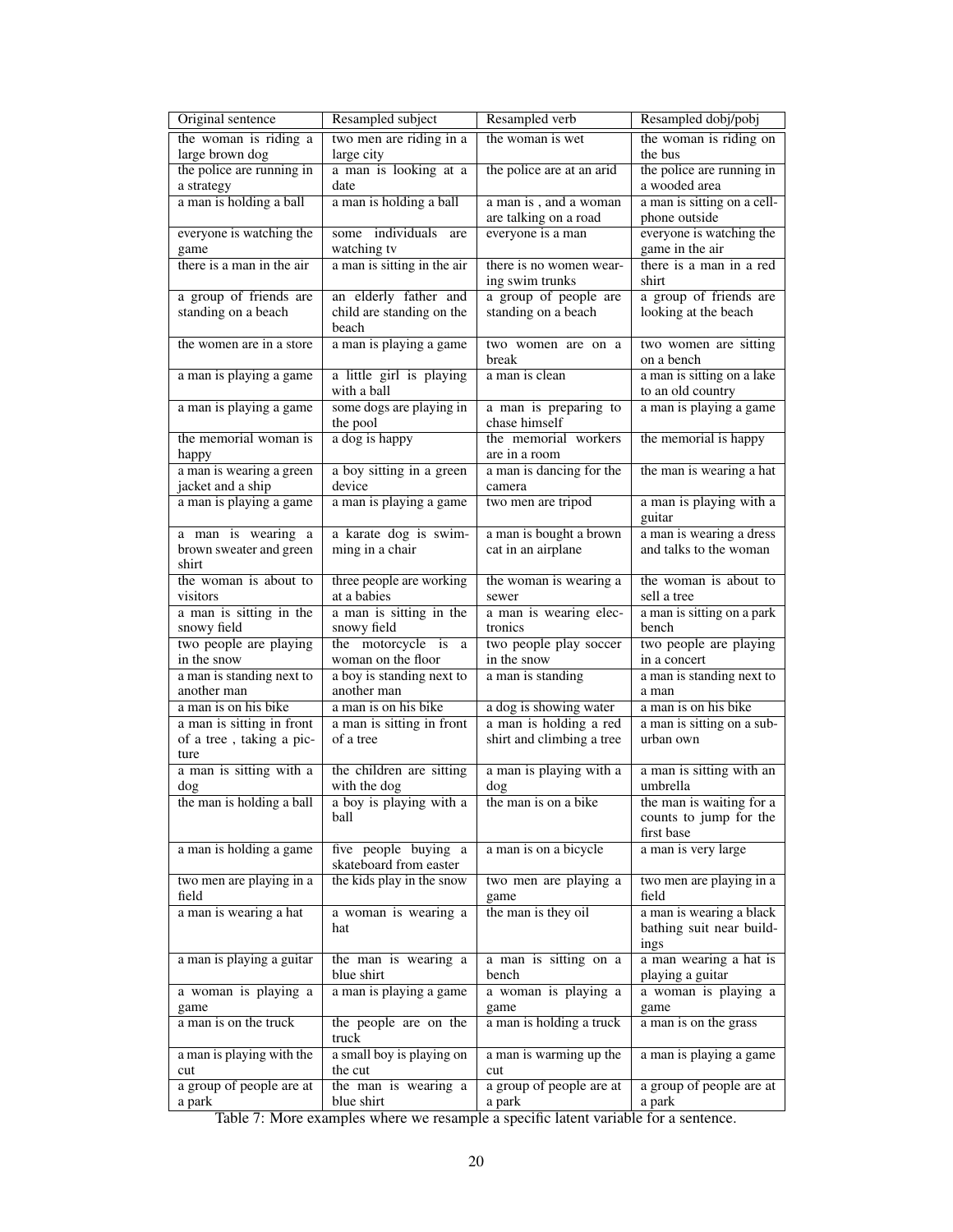| Model      |     | $-\mathbb{E}_{(z)\sim q_{\phi}(z x)}$ [log $p_{\theta}(x z)$ ] | $\overline{\mathrm{KL}}[q_{\phi}(z x)  p(z)]$ | Perplexity Upper Bound |
|------------|-----|----------------------------------------------------------------|-----------------------------------------------|------------------------|
| <b>VAE</b> | 0.3 | 31.38(0.12)                                                    | 2.80(0.25)                                    | 22.02(0.30)            |
|            | 0.4 | 32.19(0.13)                                                    | 1.22(0.04)                                    | 21.08(0.22)            |
| ours-4     | 0.3 | 10.75(0.94)                                                    | 42.63(1.16)                                   | 68.49(5.96)            |
|            | 0.4 | 16.01(0.64)                                                    | 27.93(1.52)                                   | 36.16(2.20)            |
| ours-8     | 0.3 | 8.83(1.66)                                                     | 46.99(2.99)                                   | 77.26(9.02)            |
|            | 0.4 | 16.84(8.50)                                                    | 27.34(14.99)                                  | 39.23(11.27)           |

### <span id="page-20-2"></span>I Reconstruction and Kullback-Leibler Values Across Experiments

Table 8: Reconstruction loss and Kullback-Leibler values.

The values for the reconstruction loss, the KL divergence, and the upper bound on perplexity concerning the experiments in the main body of the paper are reported in Table [8.](#page-20-2) Since our models are VAE-based, one can only obtain the upper bound on the perplexity and not its exact value. These upper bound values are obtained using an importance sampling-based estimate of the negative log-likelihood, as was done in [Wu et al.](#page-11-13) [\[2020\]](#page-11-13). We set the number of importance samples to 10.

It can be seen that the behavior of ADVAEs is very different from classical Sequence VAEs. On the plus side, they are capable of sustaining much more information in their latent variables as shown by their higher KL, and they do better at reconstruction. The upper bound estimate of their perplexity is however higher. A high KL makes it more difficult for the importance sampling-based perplexity estimate to reach the true value of the model's perplexity. This may be the o behind the higher values observed for ADVAEs.

# <span id="page-20-0"></span>J Layer-wise Encoder Attention

In the main body of the paper, we use attention values that are averaged throughout the network. We hereby display the encoder heatmaps obtained by using attention values from the first layer (Fig. [15\)](#page-20-3), the second layer (Fig. [16\)](#page-20-3), or an average on both layers (Fig. [17\)](#page-20-3) for comparison.

<span id="page-20-3"></span>

As can be seen, the first layer alone provides the most sparse heatmap, and thus, the clearest correspondence between syntactic roles and latent variables. This corroborates the claims of [Tenney](#page-11-9) [et al.](#page-11-9) [\[2020\]](#page-11-9) about syntax being most prominently processed in the early layers of Transformers.

# <span id="page-20-1"></span>K Changing the Realizations of Syntactic Roles

Here, we display of few qualitative examples of how the realizations of syntactic roles can be separately changed using an instance of our ADVAE.

As a first example, we generate a sentence from a random latent vector, then resample for each syntactic role the corresponding disentangled latent variable to observe the change on the subsequently generated altered sentence. The results of this manipulation are in Table  $9<sup>11</sup>$  $9<sup>11</sup>$  $9<sup>11</sup>$ . As can be seen, some examples exhibit changes that only affect the target syntactic role (example 1). However, the model often produces co-adaptations that go past the target syntactic role either for semantic soundness

<span id="page-20-4"></span> $11$ More Examples are available in Appendix [H](#page-18-2)